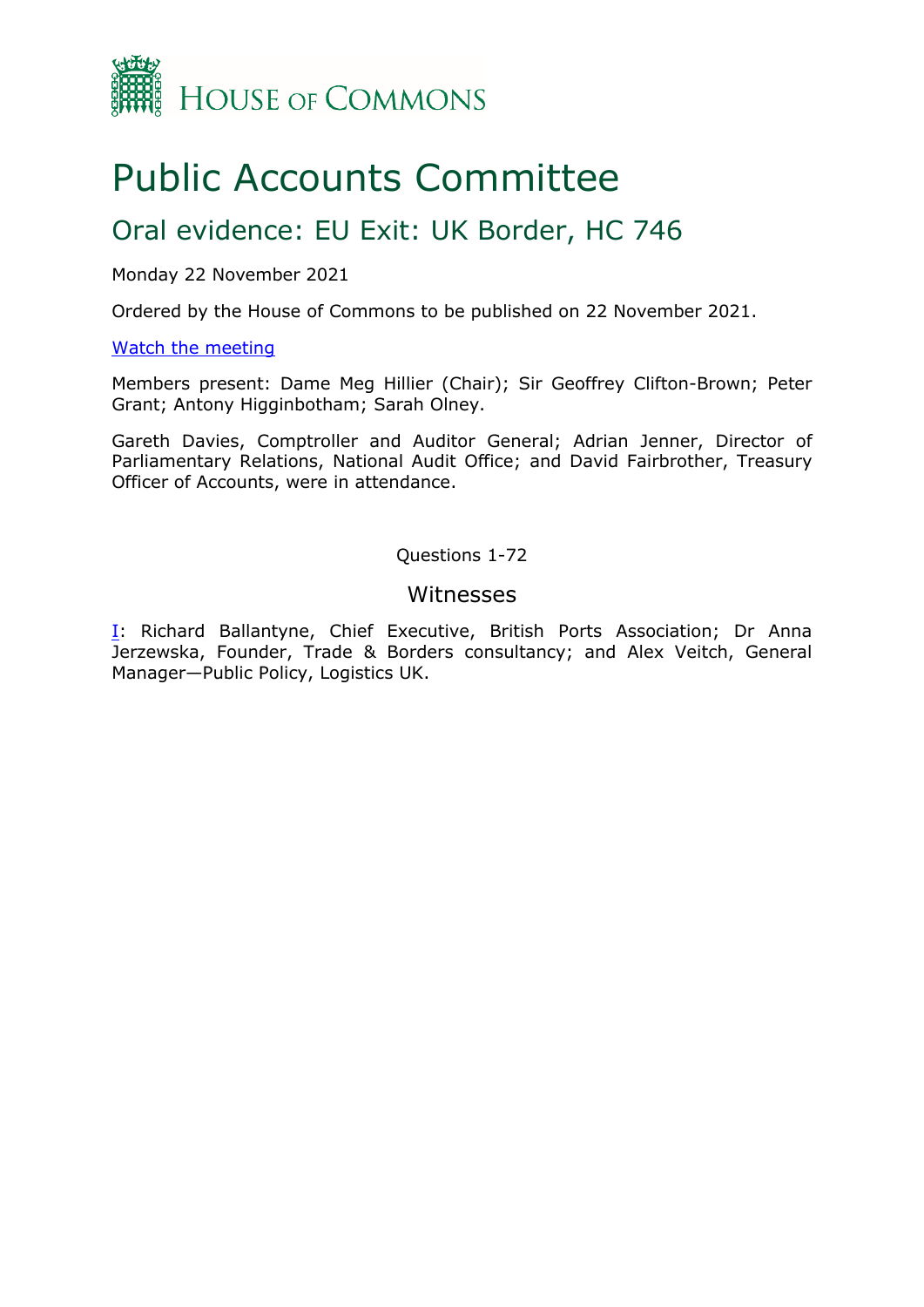

Report by the Comptroller and Auditor General The UK border: Post UK-EU transition period (HC 736)

### Examination of witnesses

<span id="page-1-0"></span>Witnesses: Richard Ballantyne, Dr Anna Jerzewska and Alex Veitch.

**Chair:** Welcome to the Public Accounts Committee on Monday 22 November 2021. We are here today to look at progress at the UK border since the UK's exit from the European Union in January this year. This is an issue that the Committee has looked at on a number of occasions—all the issues about which goods can travel where—and of course we have had the knotty challenge of dealing with the Northern Ireland protocol. Therefore, we particularly want to ask questions about exports from GB to Northern Ireland and vice versa.

I am very pleased to welcome our witnesses to a pre-panel today. We are keen to hear today from the frontline and from people who are representing those who have to deal with these issues, in preparation for a session with Government officials on Wednesday afternoon. I am pleased to welcome virtually—on screen—Dr Anna Jerzewska, who is the director of Trade & Borders, which is a London and Geneva-based customs and international trade consultancy. A very warm welcome to you.

We also have Alex Veitch, who is the general manager for public policy at Logistics UK and who is here with us in the room. Welcome to you, Mr Veitch.

We also have Richard Ballantyne, chief executive of the British Ports Association, in the room with us. A warm welcome to you. I don't think we need to describe your job in detail, but obviously there is a huge issue for people running ports at the moment. Mr Peter Grant will kick off with questions.

Q1 **Peter Grant:** Thank you, Chair, and good afternoon to our witnesses here and online. May I begin by asking each of you to give us your impression of how trade between the United Kingdom and Europe has been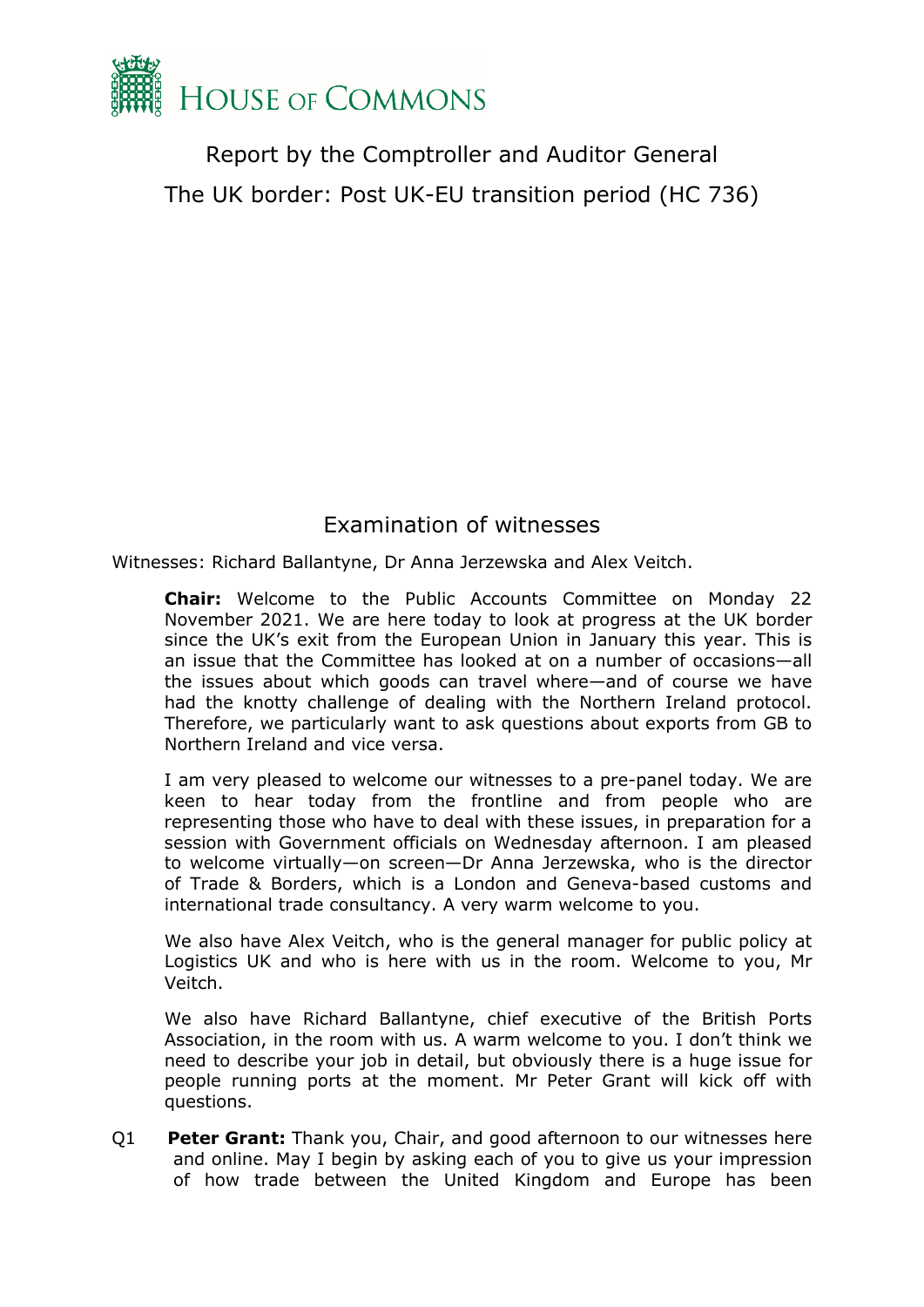

functioning since the end of the transition period? What has happened to the volumes of trade and how smoothly has trade operated? Dr Jerzewska, may I come to you virtually first, and then we will come back to the witnesses in the room?

*Dr Jerzewska:* It is no secret that it is now more expensive and more complicated to trade between the UK—or GB—and the EU. There are additional formalities and costs, even though full border controls have not yet been introduced in the UK, so that is still ahead of us. We have already seen quite a significant impact on private sector companies. Obviously, it is difficult to make general comments on what that impact was like because every company is somewhat different. However, these two issues—the additional formalities and the costs—are very much the case for any company trading between these two territories, and have been from the beginning of 2021. This will obviously continue to be an issue once the UK introduces full border controls for exporters. For UK exporters, that has already been in place from January last year. For UK importers, it will fully take effect at some point in 2022. The impact, as I mentioned, has been varied, depending on the company and its supply chain and its industry.

We have some industries that are regulated to a completely different degree, so anyone who has to deal with SPS requirements will have a different experience from people and industries that have to deal only with customs. Other industries require licences and permits and so on. That varies between industries, but even within the same industry it really depends on what the company supply chains are. I have spoken to companies that have not been affected by Brexit simply because they do not trade with the EU. I have also spoken to companies that were not able to continue with the business model that they were using before. It is really difficult to make a general statement, but the additional costs and formalities, if you are trading with the EU, are an issue now, as of last January.

*Alex Veitch:* Good afternoon, everybody. I will be fairly brief and talk first about flow and then about trade. There was a good summary from the Government from spring this year—I can provide the Clerk with the source for this—that talked about the flow. There were clearly problems in January. From 30 January to 5 February, the short straits were running at 82% of normal flow. That had recovered by the end of February to just over 100%. So, flow has been okay, apart from difficulties in January—GB to EU. Looking at trade figures—this is from UK Trade Info accessed yesterday—EU exports were up by 5% compared with September 2020. These are the figures for September. Imports were actually down 5% compared with September 2020. I think the commentary around that is that border flow does not tell the whole story. We deal a lot with the food industry. If they were sitting here, they would say their exports have been significantly hit by the administrative requirements that Anna has summarised. However, as Anna also said, many industries have coped admirably and have kept trading.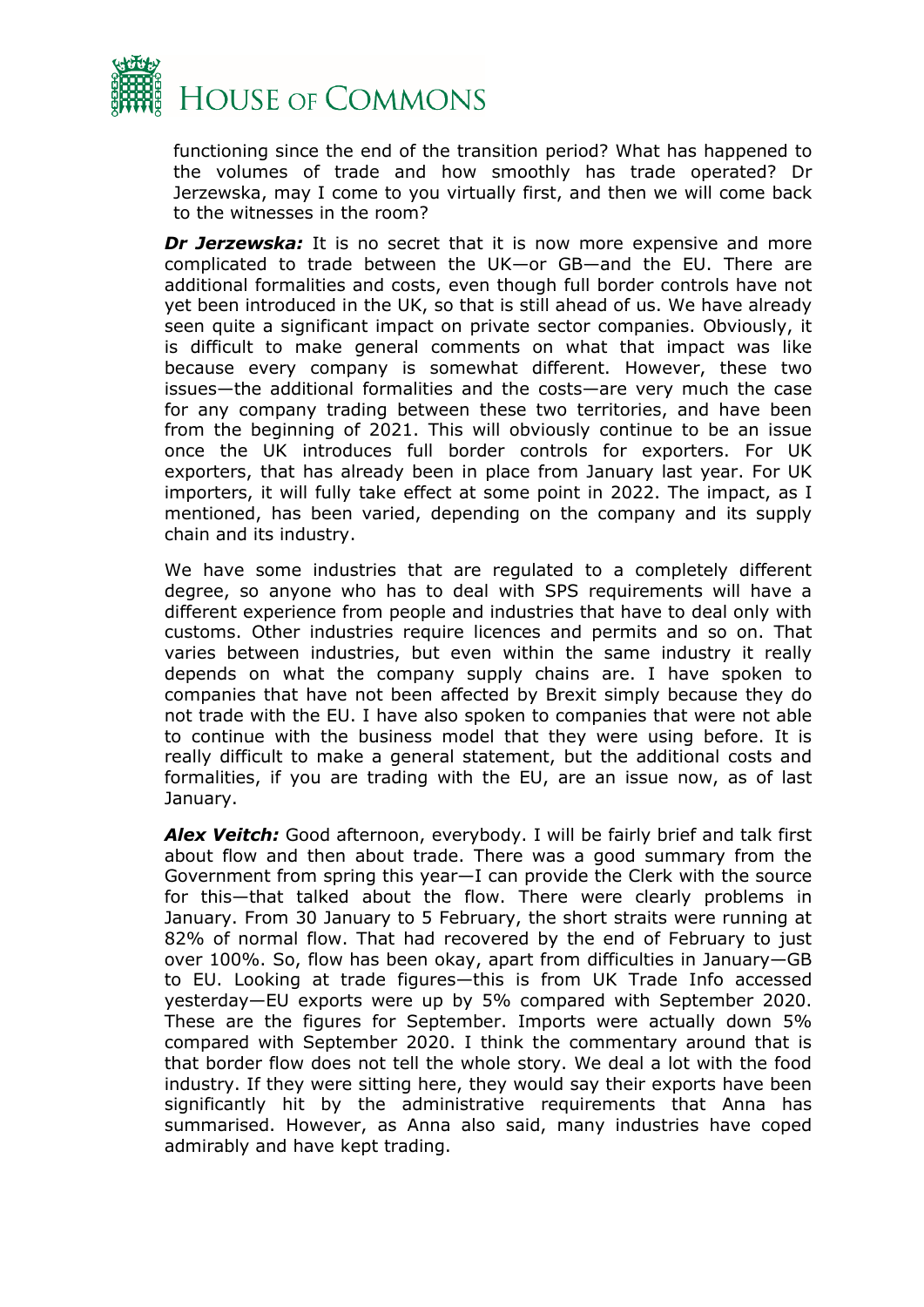

The trade figures I mentioned require commentary also because these are year on year, and of course last year was the black swan year. It was as different as you are ever going to find in trade statistics. What I would like to see is the Government, in their official information that stakeholders can access, comparing with 2019 figures, and perhaps 2018 figures, to give us the trend and enable us to isolate what is a function of EU exit and what is a function of covid. I will leave it there, but I hope that sets the scene.

Q2 **Peter Grant:** Thank you. Before I move on to Mr Ballantyne, may I ask you to clarify something? You quoted some percentages for trade flows. Is that a percentage of the previous year? If not, what is it a percentage of? That is obviously quite important.

Alex Veitch: It is. If we take UK to EU exports, they were up by £0.6 billion in September, compared with September 2020. The other figure was that EU imports were down by £1.2 billion, or just over 5%, year on year. That is UK Trade Info—the September 2021 figures.

**Peter Grant:** Thank you. Mr Ballantyne?

*Richard Ballantyne:* Thank you very much, and good afternoon to the Committee. Thank you for the opportunity to appear before you.

At risk of saying something you have heard many times before, what they said. I think they have articulated very well the two points that I was going to make. If you screw down a little further into the figures that Alex quoted, I think you will find—I could be wrong—there is an 11% decline, because we import more from the EU. That was the indication that I think Alex gave—that imports were down. That said, it probably deserves someone more qualified to speculate on trade figures. We are happy to send a follow-up written piece if that is helpful.

As Anna articulated very well, I think it is fair to say that we have not yet seen the full impacts of the UK's departure from the European Union on the UK side, because we are not enforcing border controls at our ports of entry yet. That will come in several phases next year, which will probably be a better point to assess the impacts on the borders.

Finally, I would say that, as well as the stats that Alex very well described, we have also seen a number of slight deviations in trade. We have seen an increase in shipping activity related to transporting goods between continental Europe and the Republic of Ireland directly, avoiding that land bridge. Again, I do not have full statistics on that, but I would expect that we will be able to see more of those findings as we reach the end of this year.

Q3 **Peter Grant:** Thank you. Mr Veitch mentioned the fact that covid has obviously had a big impact over the last couple of years. Have you done any sort of analysis that would allow us to see how much of the change in trade over the last two years is down to covid and how much is down to Brexit, or is it still just so complicated that we cannot tell yet? I will let Mr Ballantyne go first, since he was at the end last time.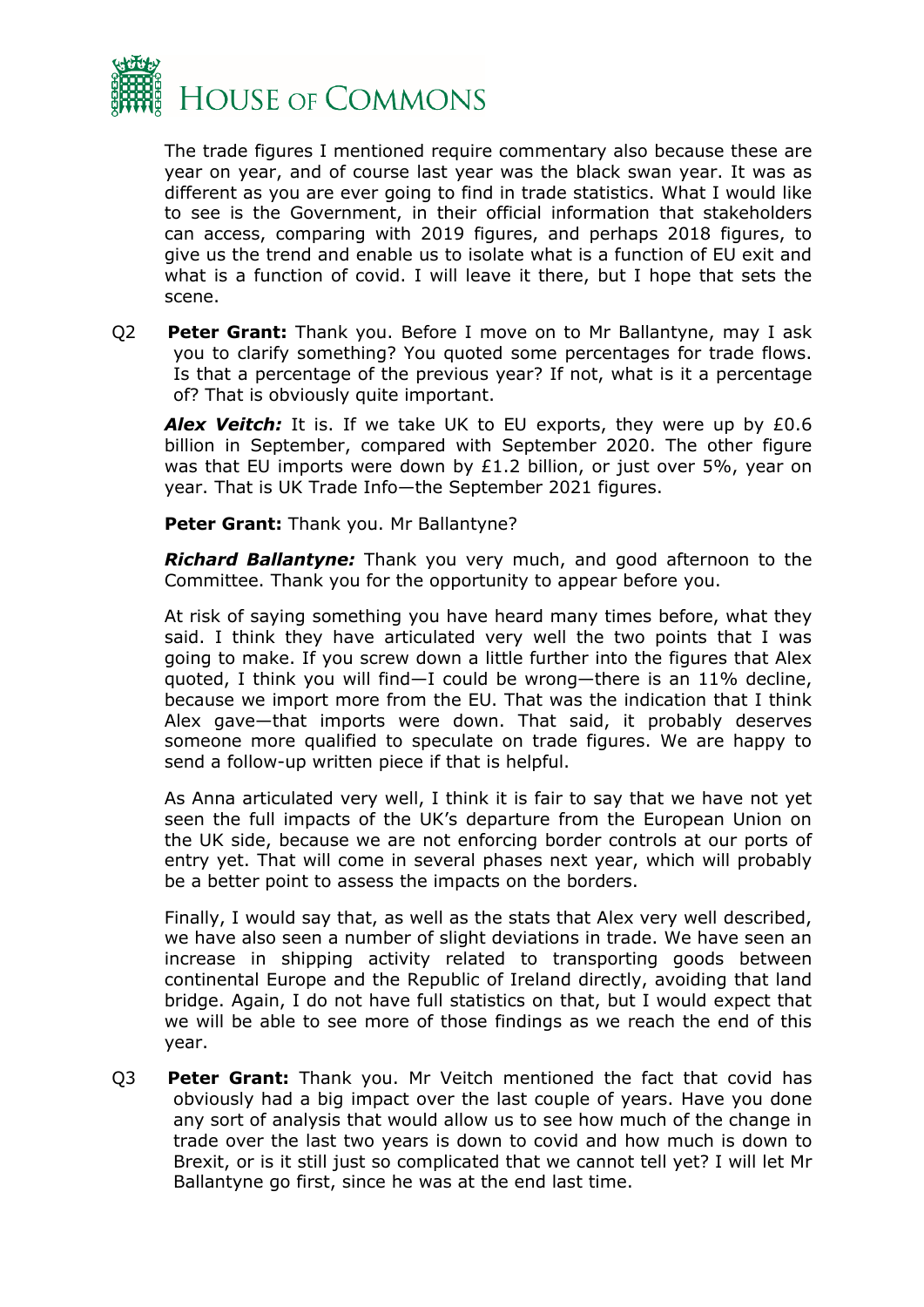

*Richard Ballantyne:* In short, we have done a fairly basic analysis ourselves, and I think there are other more informative documents and research pieces out there. But typically, we work on an annual basis, so we are waiting for the full results of this year before we will be able to assess that.

Alex rightly mentioned the black swan moment of last year. But equally, there were some things to that anomaly that, in the maritime sector, we would focus on predominantly. We needed to be supplied with goods, food and all the things we import. Yes, there were lockdowns of shops and nonessential activities, which will definitely have had an impact. But equally, the ports and the maritime and freight industry kept the country supplied, so although there will be other sectors, such as aviation and so on, that will have seen a real fall off in numbers, I would say the maritime and freight industry was not as badly hit as other sectors.

#### Q4 **Peter Grant:** Thank you. Mr Veitch, anything to add?

**Alex Veitch:** If we look globally at the supply chain and how it impacts on the UK, covid has been far more significant than Brexit. We have had lockdowns in producer countries, followed sequentially by lockdowns in importer countries. China and India were locking down, and the UK was locking down, at different times, so global trade is out of sync. Container shipping boxes are in the wrong place. This will probably carry on all year next year, I'm afraid to say. Covid is really the bigger issue globally, in our view. That's not to say Brexit has not posed a number of challenges, but of course, the biggest single event was the French authorities closing the border, the short straits, for a few days, which I am sure everybody remembers, and that was due to covid.

One thing I would like to land with the Committee today is how well planned, prepared for and implemented the changes have been by the logistics sector, by Richard's members and our members working in partnership with Government, because we feel that sometimes that does not get the attention it deserves. However, as Richard and Anna said, we must not rest on our laurels. We are about halfway through, so we need to replicate that energy, enthusiasm and activity right through until towards the end of next year when everything is fully implemented.

Q5 **Peter Grant:** Thank you. Dr Jerzewska, I saw you nodding in agreement with part of that answer. Is there anything you want to add to the two answers we have just heard?

*Dr Jerzewska:* Yes, I am nodding in agreement. What I could add is that from a micro-economic level it might be difficult to distinguish, but when you speak to individual companies, they have absolutely no doubts where the difficulties and the new costs are coming from. So, yes, the impact of covid has been significant, especially, as Alex mentioned, on the logistics industry. We have a much bigger global issue, but, from a company perspective, you do see these changes and you know where the extra costs are coming from.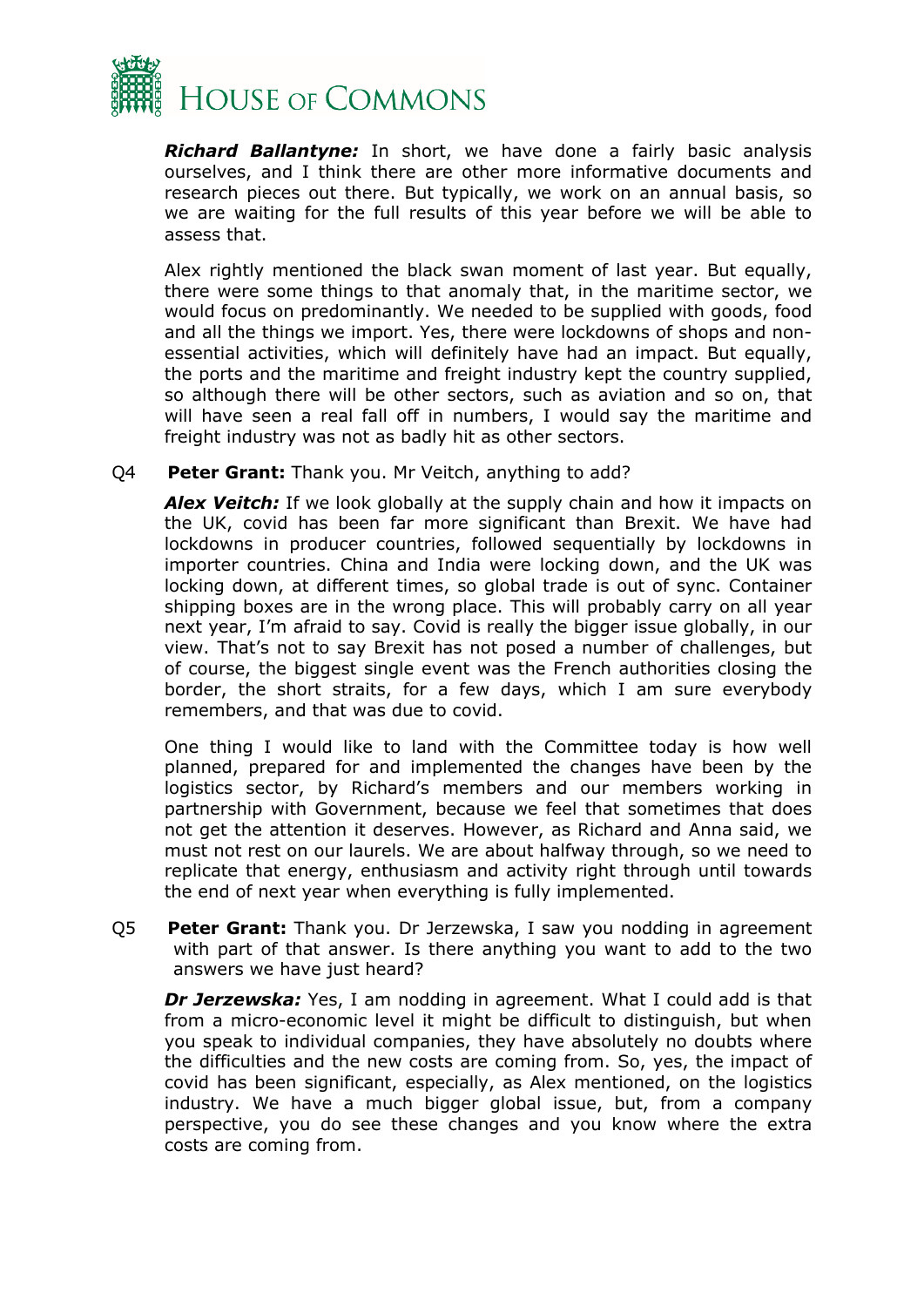

The one element where it is sometimes difficult to tell is when UK companies are losing sales in the EU. This has gradually been happening perhaps not since the referendum, but since 2017, 2018 and onwards, and some of the UK exporters did not get their contracts extended and were losing sales and so on. That was happening gradually, and right now it is not always clearly stated whether this is due to covid and there is just no demand for this product, or is it because that client in the EU now purchases from someone else? In some cases, this is clearly stated; in others we just don't know. On a company level, this is one case where we are not necessarily sure whether that was Brexit-related or covid-related. Again, time will tell, I guess, as we recover from the pandemic.

Q6 **Peter Grant:** Thank you. A final one from me for now. Mr Veitch, how much of an impact has the shortage of HGV drivers had? Related to that, what is your assessment of where we are now? Is there more that either the Government or somebody else should be doing to alleviate the position there?

*Alex Veitch:* That issue has kept me and everybody else rather busy this year. The impact of Brexit has had an impact on the number of people working in logistics. We had a large proportion of people in operational roles—HGV driving and working in warehouses—who were EU nationals. In our annual skills report last year, we talked a lot about this quite extraordinary emigration of people that happened, and it is really difficult to untangle how much of that was purely about Brexit and how much was about covid. Without doing the world's biggest QoWL survey, our information is really people who were considering where to stay and decided to ride out the lockdowns in their home countries, and we did see a large number of people leaving the sector.

However, the sector also has an older demographic of workers, particularly in HGV driving, and that is a challenge for us. We accept the challenge, and we are building a more stable and resilient workforce through predominantly UK nationals through a combination of training and improvement of wages and facilities, which we are doing in partnership with Government. We see that HGV driver shortage clearing in the spring, if not earlier. We think the Government have done almost everything we would like them to do. They have done a few things we are little bit less happy about, but if you look particularly at the extra capacity for driver tests, that is the single biggest thing, because we are not short of candidates. We are short of testing, and that is because the whole testing system shut down during covid.

Q7 **Chair:** How long does it take to train an HGV driver? If one of us wanted to start now, how long would it take?

*Alex Veitch:* It is at least three months. To be fully operational, it can be a few months more than that, depending on the type of work. Yes, it has been a challenging year. We don't shy away from the challenge to the sector, but we will clear it. Again, it would not be fair to say this is mainly a Brexit issue; it is a covid issue. It is even about the role of, dare I say it,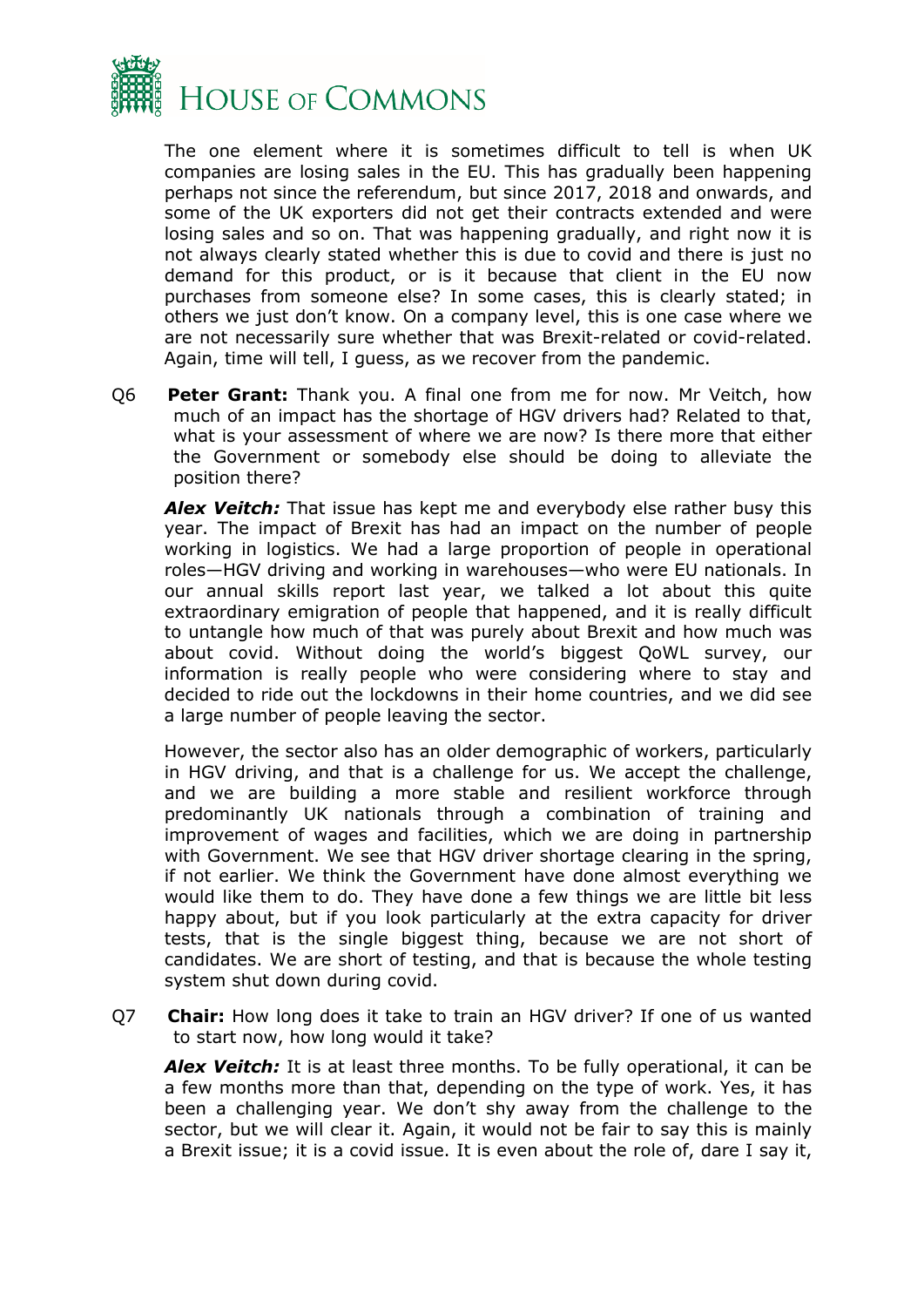

level 2 skills and how well they are valued in our economy as well. I hope that is a reasonable answer for you.

Q8 **Chair:** On that, Mr Ballantyne, have you had any other issues around recruitment or retention of staff in ports?

*Richard Ballantyne:* Thank you, Chair. I was just going to come back on the first point, which was about the operational impact of the driver shortages. There is an interesting dynamic. I would absolutely echo what Alex was saying, because they and others are leading on this with Government. To give credit where credit is due, I think the Government have responded pretty well. Yes, they were perhaps not as quick and rapid as the industry would have liked, but fundamentally it is an industry problem, and looking for the Government to act where they can is all we can ask for.

An interesting dynamic about trade is that a lot of people think of Brexit as having an impact on driver-accompanied goods coming through the short straits and other locations, whereby the driver, who might be a European national, drives their truck through the port or the Eurotunnel to a destination. But we do have a lot of unaccompanied roll-on, roll-off freight, whereby the trailer is dropped at a port, the shipping line takes that trailer to a UK port, and then it is collected by a different driver. That is the sector that the ports industry has seen being particularly impacted on, which has meant that the dwell time of those trailers, and sometimes containers, has taken a lot longer. We are seeing things taking longer to be collected and then delivered, which, as Anna articulated very well, means that there are not only bureaucratic-type paperwork costs, but operating costs that add to the whole process.

Q9 **Chair:** On the general point, we have obviously seen this issue around freight drivers. Have there been any other issues around port staff more generally, other than drivers, because of Brexit? Do you have any evidence that European nationals no longer want to work in the UK?

*Richard Ballantyne:* Not particularly. One or two segments of the ports industry have pinch points where there are probably a limited number of people, such as maritime pilots who navigate vessels into harbours and ports with their own local and specialised knowledge, and where we would be nervous if we had an uptick in the number of covid cases, or if we saw recruitment issues. But for the most part, ports are reporting that labour is getting more expensive and jobs are a little bit more difficult to fill. We are very mindful of this, but it is probably not the same situation as the driver haulage situation.

Q10 **Chair:** I should probably declare that I used to be a petty officer in the merchant navy—I did Portsmouth to Le Havre, and Portsmouth to Calais. In those days, there were not many Europeans working onboard. Now, when you travel on either the Irish sea or the channel, there are many more Europeans. You are saying that, even from the ferry companies' point of view, there has not been a particular issue.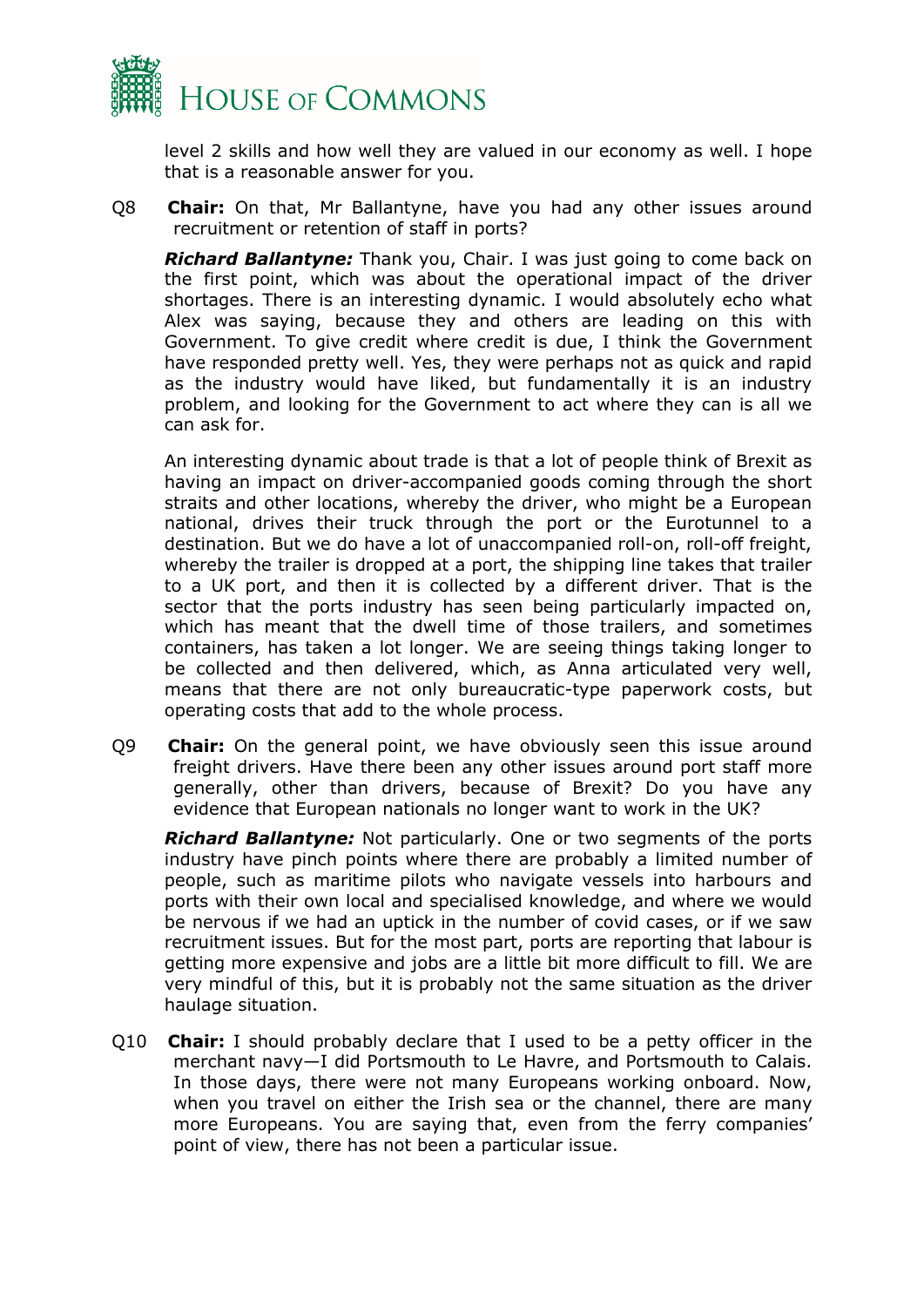

*Richard Ballantyne:* I can't speak on behalf of the shipping industry and the ferry companies, but I think there have been some issues with getting them in, because of covid. If European nationals are based in Europe, they are subject to various restrictions when travelling, although there may be—

Q11 **Chair:** So, it is more about covid than Brexit?

*Richard Ballantyne:* Yes. With Brexit, I think we are okay at the moment, although I suggest you consult organisations such as the UK Chamber of Shipping on that question.

Q12 **Chair:** But from your point of view as a port operator, that has not had a particular impact on your ability to operate.

#### *Richard Ballantyne:* No.

Q13 **Sir Geoffrey Clifton-Brown:** Good afternoon, Mr Veitch. I don't want to trade statistics with you, but it is very important that we get a proper idea of how much our trade has been affected not only by covid, but by Brexit. I am not trying to catch you out, and I do not know whether you have had a chance to look at the NAO Report. Paragraph 2.9 on page 37 clearly states: "The ONS has also compared figures for 2021 against 2018. Total trade in goods between the UK and the EU was 25%...less in Q1 and 15%...less in Q2." I know they are different periods but, in a sense, they are more independent than the September to September that you quoted, because you might have covid mixed up with that. Do you accept that the drop in trade with the EU, both imports and exports, has been fairly large as a result of covid or Brexit, or both?

**Alex Veitch:** Yes, that is a very good point. As I said in my opening remarks, those were year-on-year comparisons, and they do mix up covid and Brexit. You are absolutely right. I believe I am right to say that we have seen the graphs cross. Non-EU trade has gone up and EU trade has gone down, and they have crossed. I think that is substantiated by the evidence.

**Sir Geoffrey Clifton-Brown:** Yes, the NAO has some useful graphs on that. For example, figure 8 on page 41 shows exactly that.

**Alex Veitch:** So yes, absolutely, I accept your point entirely. My point would be that it is important to track it to the right baseline to get a sense of what is happening.

Q14 **Sir Geoffrey Clifton-Brown:** If I may, I will turn to all three of you and examine the consequences of the UK's decision to impose full import duties by July 2022. I will ask all three of you to comment very briefly on what you see as the main problems that that is going to cause. Perhaps we could start with you, Dr Jerzewska. I hope that I have pronounced your name correctly. My Polish, like the Chair's, is not very good.

**Dr Jerzewska:** It is not an easy surname to pronounce; I completely acknowledge that.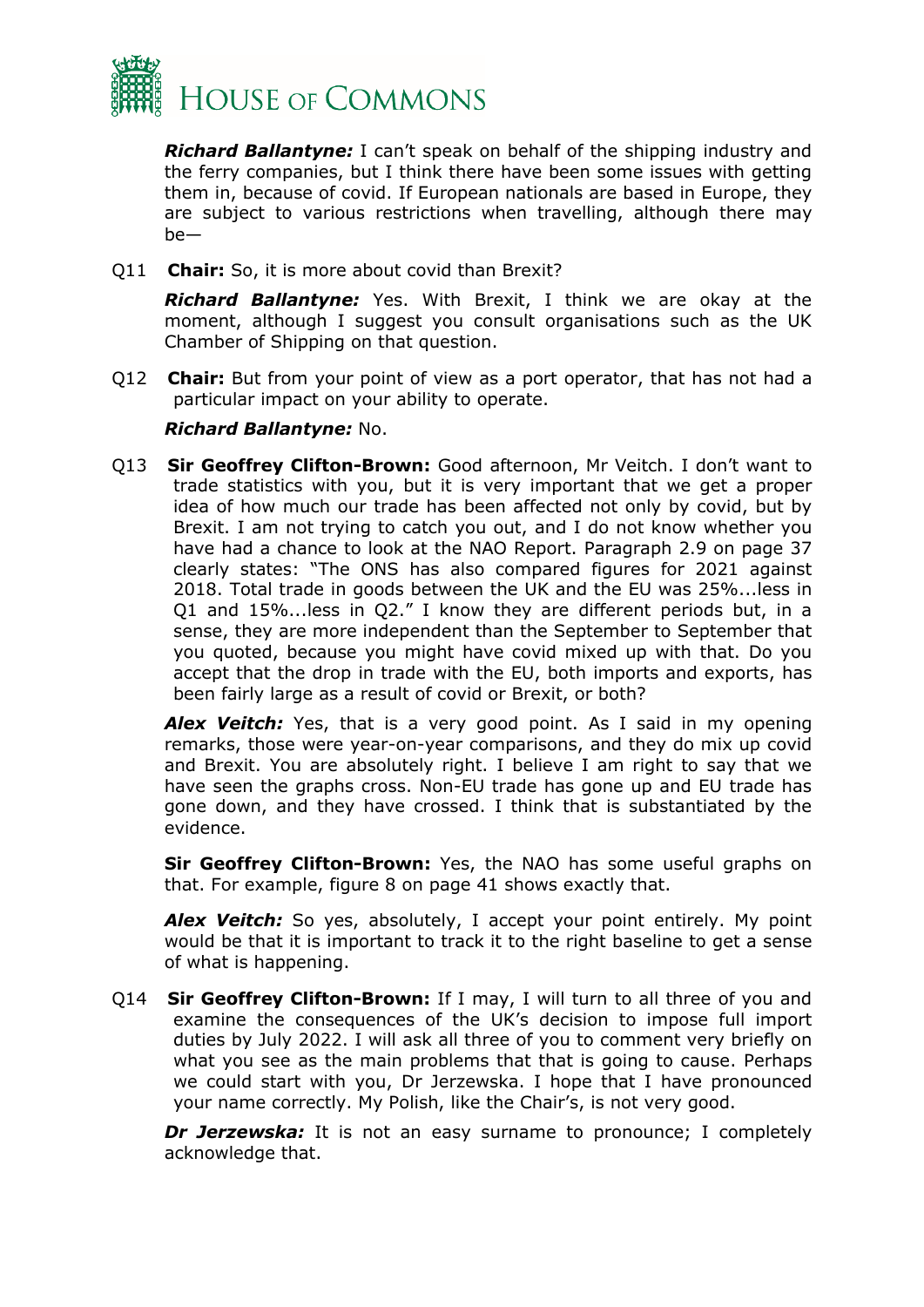

**Sir Geoffrey Clifton-Brown:** I do apologise.

**Dr Jerzewska:** If I understand your question correctly, you are asking about the impact that the delayed border controls have had on businesses in the UK. Is that correct?

Q15 **Sir Geoffrey Clifton-Brown:** Yes, but obviously the imposition of full import controls in July next year is going to bring a whole new set of problems, albeit that the Government have been preparing for it. What problems do you foresee that that will bring?

*Dr Jerzewska:* We have the first significant deadline in January, when it is no longer going to be possible to postpone import declarations. That will be quite significant. This year, companies were given the option to either submit full customs declarations at the time of import or to defer those declarations for six months. We do not fully know what the impact of the January 2022 deadline will be, because we do not necessarily have clear figures for how many companies used that simplification. We have seen the Report state that about 48 million declarations were submitted. That is for the rest of the world as well as the EU, and it says that it is also simplified declarations—the ones that you submit initially at the border before you submit the full declaration six months later. That does not really give us clarity. That seems incredibly low, given that the estimate post Brexit was around 250 million. That was HMRC's estimate, so we are not necessarily sure what the figures are.

Have companies been taking out these simplifications? We understand that a lot of them have been. The companies that have been submitting customs declarations in 2021 will not necessarily see the impact of this next deadline in January, because if they have been submitting full customs declarations they will just continue doing so. The ones that used the simplification and deferred will see the impact.

Then in July we have further controls, more around the SPS requirements and so on. Again, that will have a significant impact for the companies affected, and there will be a cost because with the SPS requirements there is an additional cost for the testing for all the requirements for the paperwork that needs to be done. Any border control post visit will likely end up having a fee attached to it, so for UK importers of these products that is going to make things more difficult and more costly again. Gradually, we have January first and then the rest of the SPS controls.

Q16 **Sir Geoffrey Clifton-Brown:** May I come back with a supplementary question? These new requirements, whether they are in January or July, have to be complied with by 27 countries in the EU. How well do you think the British Government are disseminating our requirements to those 27 countries?

*Dr Jerzewska:* These will be requirements for our importers, whoever will be listed as the importer, whether it is a UK importer or not. There are cases where foreign, EU companies are importing into the UK. We have seen not only HMRC but the Department organising roadshows, presentations in local languages, and information provided to the traders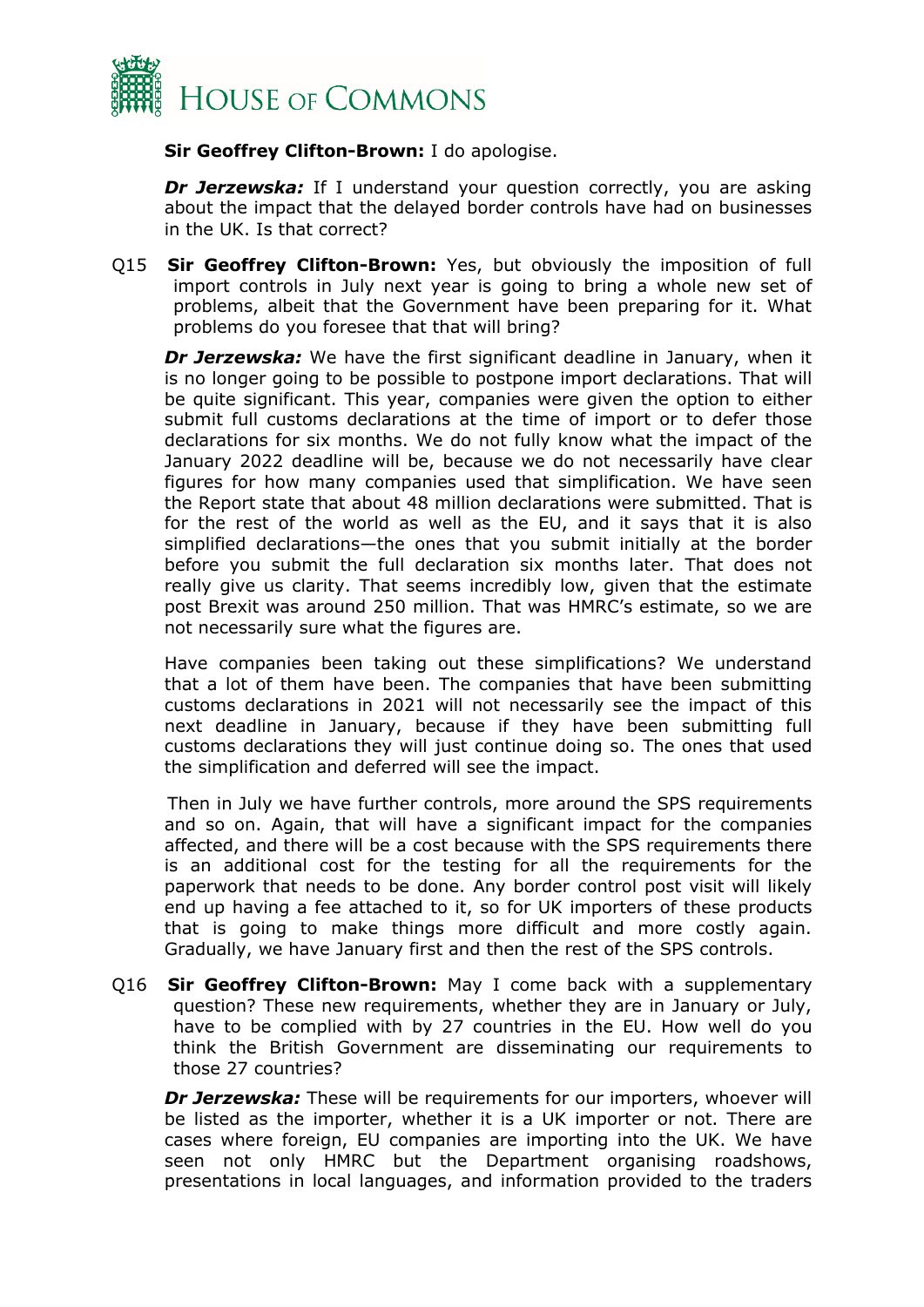

locally. The question is, it is always a two-way street: especially when it comes to foreign traders, there is only so much HMRC or other UK Departments can do in terms of passing the information. There also needs to be some interest from the other side.

As I mentioned, we have seen presentations and roadshows, and I think there have been some leaflets translated as well, and obviously the local Governments and local customs authorities are also doing their part in preparing local traders. However, again—unfortunately, this is always the case—most of this responsibility will fall on the importer, even though it is the exporter who, under SPS requirements, needs to submit some of the paperwork.

Q17 **Sir Geoffrey Clifton-Brown:** Thank you very much. Mr Veitch, can I come to you? What do you think are the real challenges of these import controls among your members?

*Alex Veitch:* It is a complicated picture, actually.

**Sir Geoffrey Clifton-Brown:** I know; that is why I asked you the question.

*Alex Veitch:* I printed out the page from the border operating model with all the different deadlines for all the different things.

**Sir Geoffrey Clifton-Brown:** We have it, if you would like us to have that.

**Chair:** Figure 1 in the Report gives us some of those deadlines.

*Alex Veitch:* It is one of the earliest pages, and I think the Government have been trying to be helpful here by staging it, although I think, as the NAO Report makes clear, we cannot go on like this. It is not sustainable, because one thing they do not say is that it is not fair on British business. In January, we are going to have the full customs declarations, as Anna said, and that could be challenging for British importers if they are not used to doing it. If they have done a lot of supplementary declarations that have been easy, it is now going to be full "rest of world". It is not the end of the world. It is perfectly doable, but you might need advice.

The bit that we are worried about, and that I want to highlight in some detail, is that they are bringing in this requirement for pre-notification for food and agricultural products. You have to make sure that the EU exporters to our country of that type of products pre-notify through a system that DEFRA runs called IPAFFS—please don't ask me to spell out the acronym. That is the challenge No. 1. The bit that we are worried about is: how is the person driving the truck, who is almost always an EU national in an EU truck, going to know that the pre-notifications have been made? If you are following me so far, you have got a driver of a truck and a truck full of stuff. How is the driver going to know that all the declarations have been done for these food products?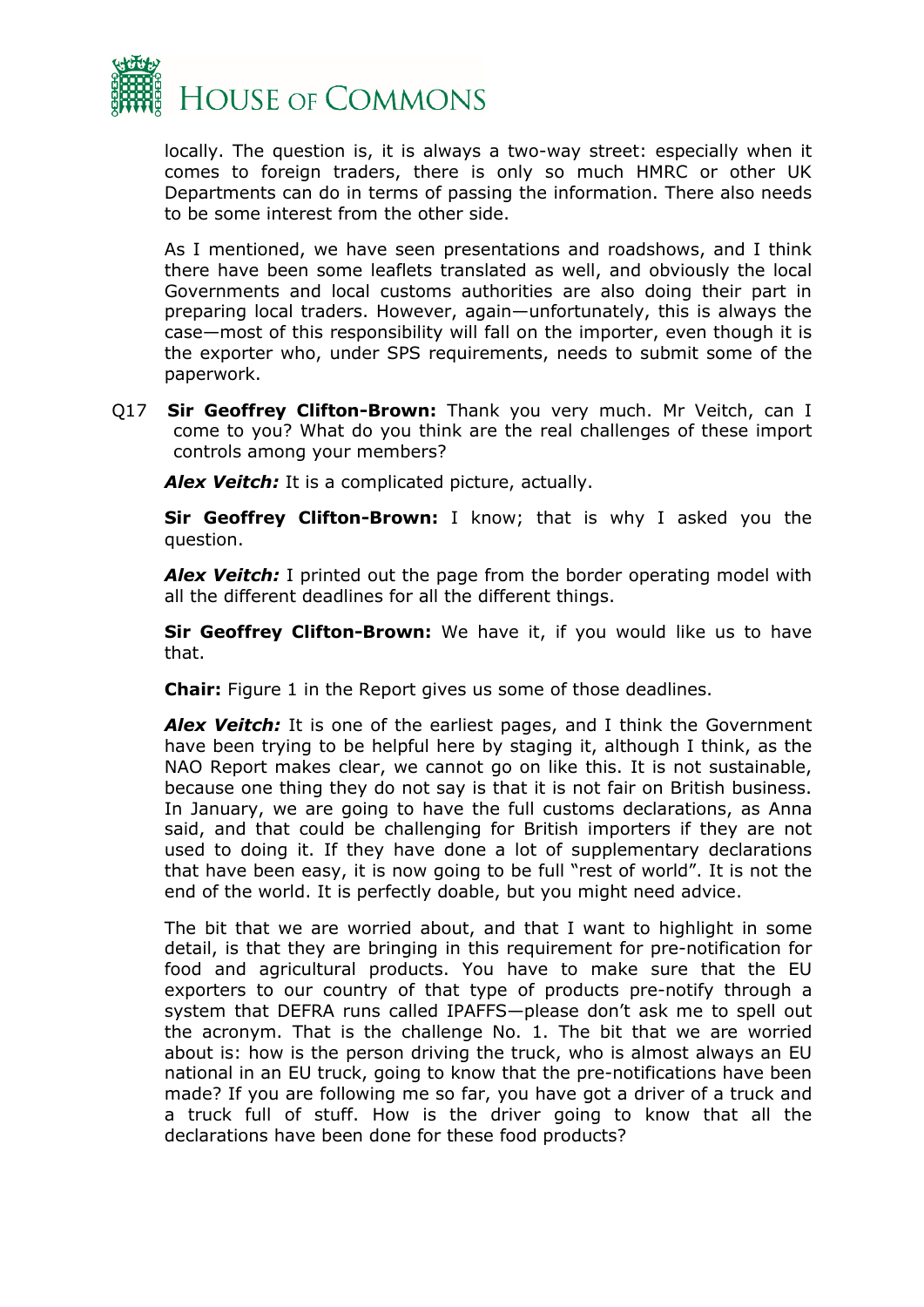

In the UK, the Government introduced the fantastically named "Check an HGV is ready to cross the border" system. It literally did what it said on the tin: the driver had to go through a checklist—"Am I ready: yes or no?" It worked pretty well; they turned it off quite soon, and that is fine. As far as we know, there is not an EU-wide "Check an HGV is ready to cross the border", so how are they going to know? There may be a plan, but we do not know that there is. That is a worry, because what could cause a bit of difficulty is trucks turning up at the short straits and only then finding out that they do not have everything.

These are the little nooks and crannies we are trying to explore with Government to tick things off on where things might come in. I will leave it there, because then you go later into the year when everything else comes in and you have more time to prepare, but those are two things for January.

Q18 **Sir Geoffrey Clifton-Brown:** Sticking with you for a minute, how will these importers into this country know exactly what SPS checks they are going to have to do? How is this going to be disseminated to them? They are presumably done in their own countries; they hopefully will have the right piece of paper with them, or the right email or however it is going to be done—hopefully, as you say, digitally with IPAFFS. Are you anticipating any problems with that system?

*Alex Veitch:* Actually, that is another question that we have. If you are a driver, how are you going to be notified that you have been selected for a check? Will there be a traffic management system that pulls you out? Will you be told ahead of time where to go? When you speak to DEFRA, this may be something you wish to ask them about. The different border control facilities will look at different types of agricultural produce—they will specialise—and that is good, because you have to have the specialist vets and other inspectors in place, but how will the drivers be told where to go? Are there going to be road marshals, will they be sent a message, how will the message work? So yes, we are a little worried about the complexity that sits behind the imposition of the checks, because there has to be a certain amount of spot-checks on the produce, for food. It is very different from customs—

Q19 **Chair:** When we have looked at this before, one of the challenges has been about the infrastructure, with talk of lorry parks in different places. The Government have obviously bought space. What level of conversation have you had with Government about, as you say, physically where these things will take place and whether a lorry will have to divert? Some ports are very small and without much hinterland for this to happen.

*Alex Veitch:* My understanding is that drivers will be directed to a control facility away from the port, to have the inspection done—

Q20 **Chair:** But you don't know where yet?

*Alex Veitch:* I think in the broader operating model there is a bit more clarity on that.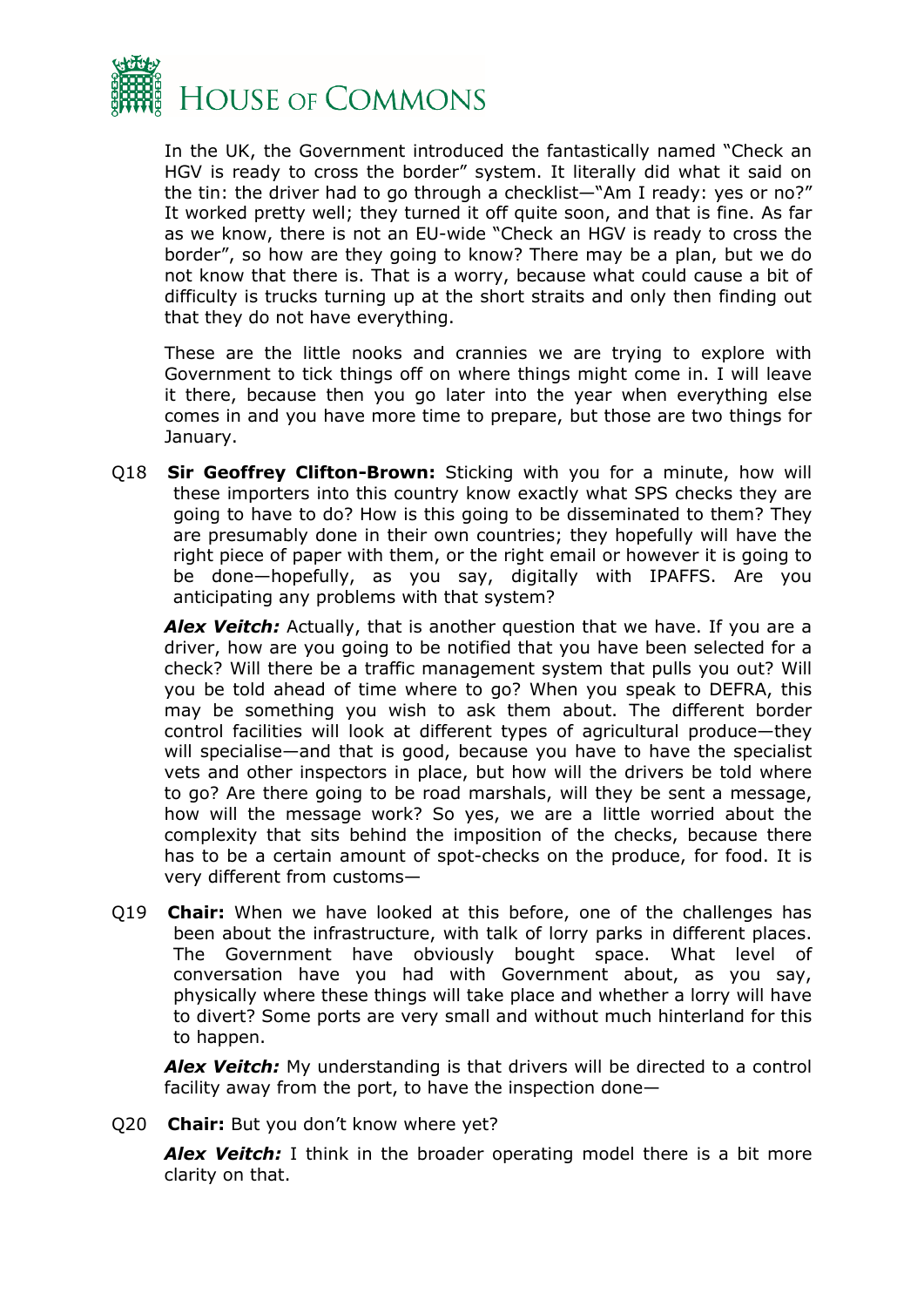

**Chair:** We have seen some of it. I was just wondering how much you or your members know.

*Alex Veitch:* Just what is in the BOM.

Q21 **Sir Geoffrey Clifton-Brown:** What do you, Mr Ballantyne, and your members see as the key challenges in January and July?

*Richard Ballantyne:* Anna and Alex come from a slightly different area of the freight industry from me. My members—port operators and authorities—are not dealing with the actual paperwork per se; they are dealing with the physical process and preparing a lot of this infrastructure, or at least preparing themselves to understand where the infrastructure will be and, in this case, how the lorries will get from the port to the inland border facility or how they will do the on-site facility.

To go back to the previous points you asked Alex about, we understand that, depending on the type of customs model of operation in the role, there will be a digital alert, a message sent to the importer, who would presumably have a link through to the driver—they might be one and the same person. That message will go through, and then they will be told electronically where to go. If they are using a site such as Dover or Eurotunnel, they will head for an inland facility, where they may be subject to controls. If they are using one of our many other facilities, their goods will either be directed or taken—depending on the mode of transport—to an on-site border control post or facility where those checks can be made.

Coming back to your original question about how the ports are preparing, they have to provide in most cases the physical infrastructure to enable the Crown officials to undertake their activities at the borders. The Government have very generously provided funding for those facilities. There has been some frustration with how that has been handled, but broadly it is welcomed across the sector. Those facilities are being finalised as we speak, signed off by various parts of Government that will use them. Hopefully, they will be fully operational by the time we reach the points that Alex mentioned in the border operating model, the various deadlines for next year, including sanitary and phytosanitary controls. They will be ready in time.

Q22 **Sir Geoffrey Clifton-Brown:** May I ask you about that sign-off? Somewhere in the Report—I cannot find where right now—it states that only about 39 have been signed off, but that several hundred facilities have more or less been completed. Is that a formality, or is there a problem here with the sign-off authority?

*Richard Ballantyne:* I think it is both. It is a formality, but the formality is quite problematic and complicated. That is a very good point, actually, because it has been an unprecedented time for people like the Border and Protocol Delivery Group, HMRC, DEFRA, the DEFRA agencies and so on, as well as the ports and the local authorities, which have to resource a lot of the activities at the border control posts. Getting that all done at very short notice, in a rapid period of time—using some usual or normal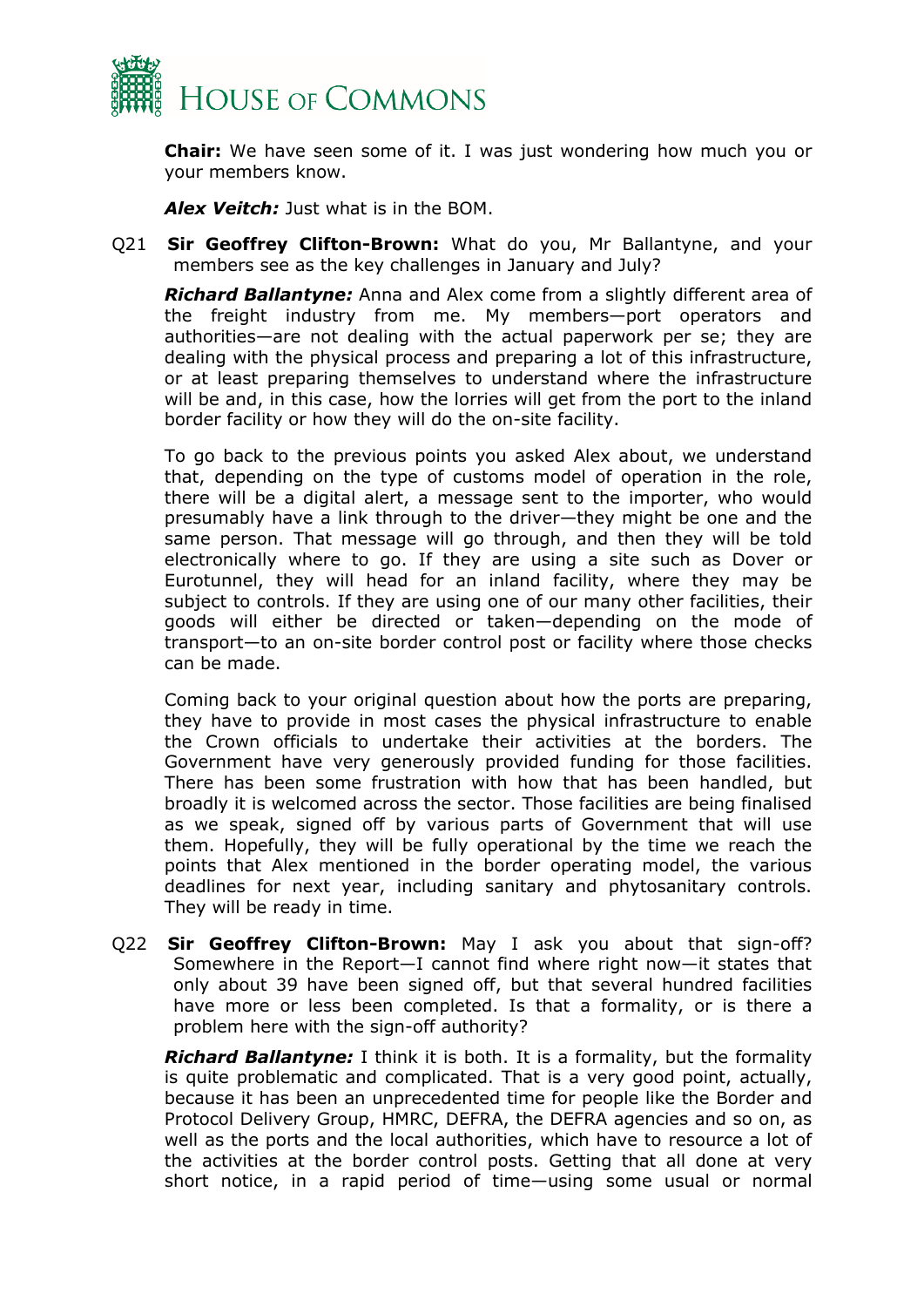

resourcing for things like the National Frontiers Approval Unit, which is the part of Border Force that allocates such approvals—has been wanting somewhat. Equally, given the short timescales, it is almost unavoidable to expect that we can get these facilities ready. That is why one of the—

Q23 **Sir Geoffrey Clifton-Brown:** Behind that question, are you relatively satisfied that your members have got these physical facilities ready in a form so that they will be able to comply with whatever regulations come along in January and July?

*Richard Ballantyne:* Yes. The physical facilities will be ready. There is still a question about whether they will be manned and staffed in time by the various agencies, but we are in a better position than we were, say, six months ago.

Q24 **Sir Geoffrey Clifton-Brown:** Thank you very much. Can I again go to you, Mr Veitch, and ask about rules of origin? This seems to be a fairly vexed subject. Can you tell us what sorts of difficulties traders will have in complying with those? We don't know what they are yet really, do we?

*Alex Veitch:* This was something that we noticed people getting caught out with. Of course, we see it more on the logistics end, so we had people complaining to their logistics provider, saying "Hang on, why am I getting the customs bill for this product that I bought from an Italian provider?" The reason is that it wasn't made in Italy or, perhaps more complicatedly, it was made partially in Italy and partially somewhere else. Then you have to try to explain to your customer that rules of origin mean it has to be made in the EU or the UK to have zero tariffs.

There is a paperwork change coming in, where there has to be rules of origin paperwork made and something called a supplier's declaration. I don't know how well that has landed in the trading community, but once you get into the detail on this stuff, there are ways to simplify it. If you are doing a lot of supply between the EU and the UK, you can have a simplified approach to doing it and you can do them in bulk. Again, it is an administrative burden but, comparatively, not terribly complicated.

I know that for some of our members that are bigger retail or manufacturing companies, figuring out where the stuff comes from can be immensely complicated, but that is a job you do once. Then you are okay, and you just churn out the paperwork. I think we are probably going to see a bit of a kerfuffle when these rules come in and people realise that they have to do it. Then they figure it out, it is okay, and it just becomes added to the list of business processes.

Q25 **Sir Geoffrey Clifton-Brown:** Do you want to add to that, Dr Jerzewska?

*Dr Jerzewska:* Yes, I am happy to comment on this because a lot of my work with clients is on the rules of origin. As Alex said, it is an area that is not impossible—it's not rocket science—but equally it is incredibly complex. Unfortunately, for this product or that product it can change. In most cases, yes, once you have determined the rules of origin, that is said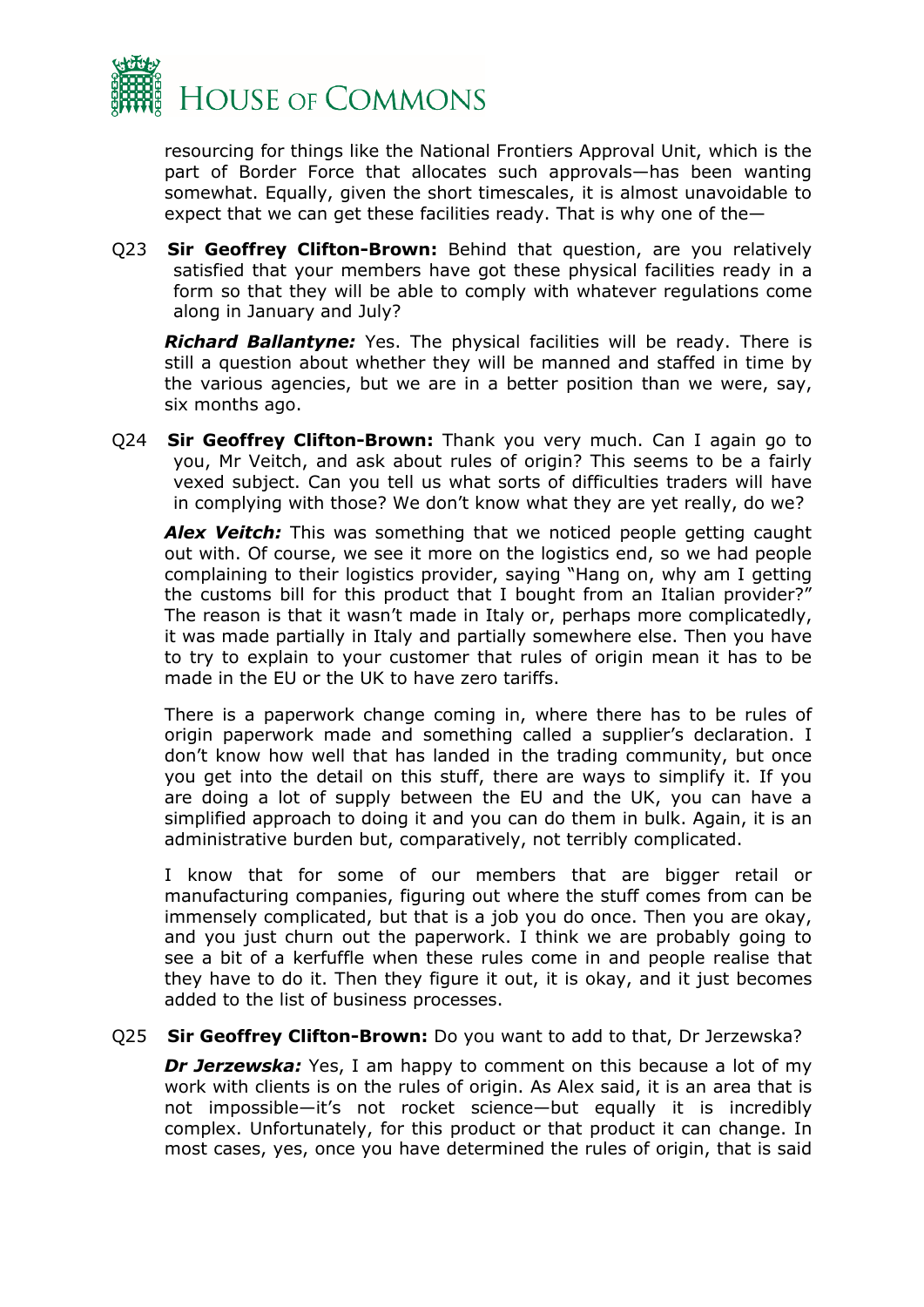

and done, but in some cases you also need to monitor and check every month if there is something affecting the rules of origin.

The issue that many companies have had with rules of origin—the ones that have not used rules of origin or trade agreements in the past—is that they understood that all they needed to do was to put that statement on an invoice. After all, this was advertised as a tariff-free trade agreement, so they understood that all they needed to do was to put that statement on the invoice.

Unfortunately, I don't have numbers because this is based on my work with clients, but I have spoken to a number of companies that have said, "Look, this is what we understood. We have put the statement 'Goods were sent tariff free.'" Then, when I ask, "Okay, so have you done the work behind that? Have you checked whether your products actually comply with these rules?" they say, "No, because we weren't aware that that was needed."

As I mentioned, this is an incredibly complex area of customs. There is a lot of guidance out there, but it is difficult to make that guidance simple because the topic itself isn't very simple. There is a lot on HMRC's website and a lot of help available out there, but in many cases it is also about making sure that companies are engaging and reminding them that it is not just about this statement. They actually need to do the verification and quite often they need to speak with their suppliers. It is not something a company can always do itself. It needs to go through the entire supply chain, speak to its suppliers and so on.

There are some changes coming in January that will affect some traders, although not all. Again, we still do not necessarily have enforcement. There is a lot that goes back and forth, to the EU and into the UK from the EU, that is traded under this preference and has this origin certificate, but it really shouldn't. We have heard of cases where companies were questioned about this, but it is not fully enforced yet, not because there is any special simplification, but just because compliance is not at the top of anyone's priority list. It is more about prioritising flow over compliance at the moment. At some point, that will need to change.

Q26 **Sir Geoffrey Clifton-Brown:** So, whatever happens—I will perhaps finish with you on this—these extra requirements are going to be extra requirements on the supply chain, one way or another, but many of these companies, particularly the small ones, are going to need intermediaries to help them with these extra declarations. Is there sufficient intermediary capacity out there to be able to help all these companies with the extra declarations they will be required to make next year?

**Dr Jerzewska:** That is a very difficult question. We heard there will be additional declarations, and I mentioned the estimate of 250 million on the UK side as of 1 January 2021 with the additional simplifications. Again, the report mentions 38 million for half of the year, which is much lower than we expected. A lot of freight forwarders, customs agents and so on increased their capacity. Whether that will be enough and what the actual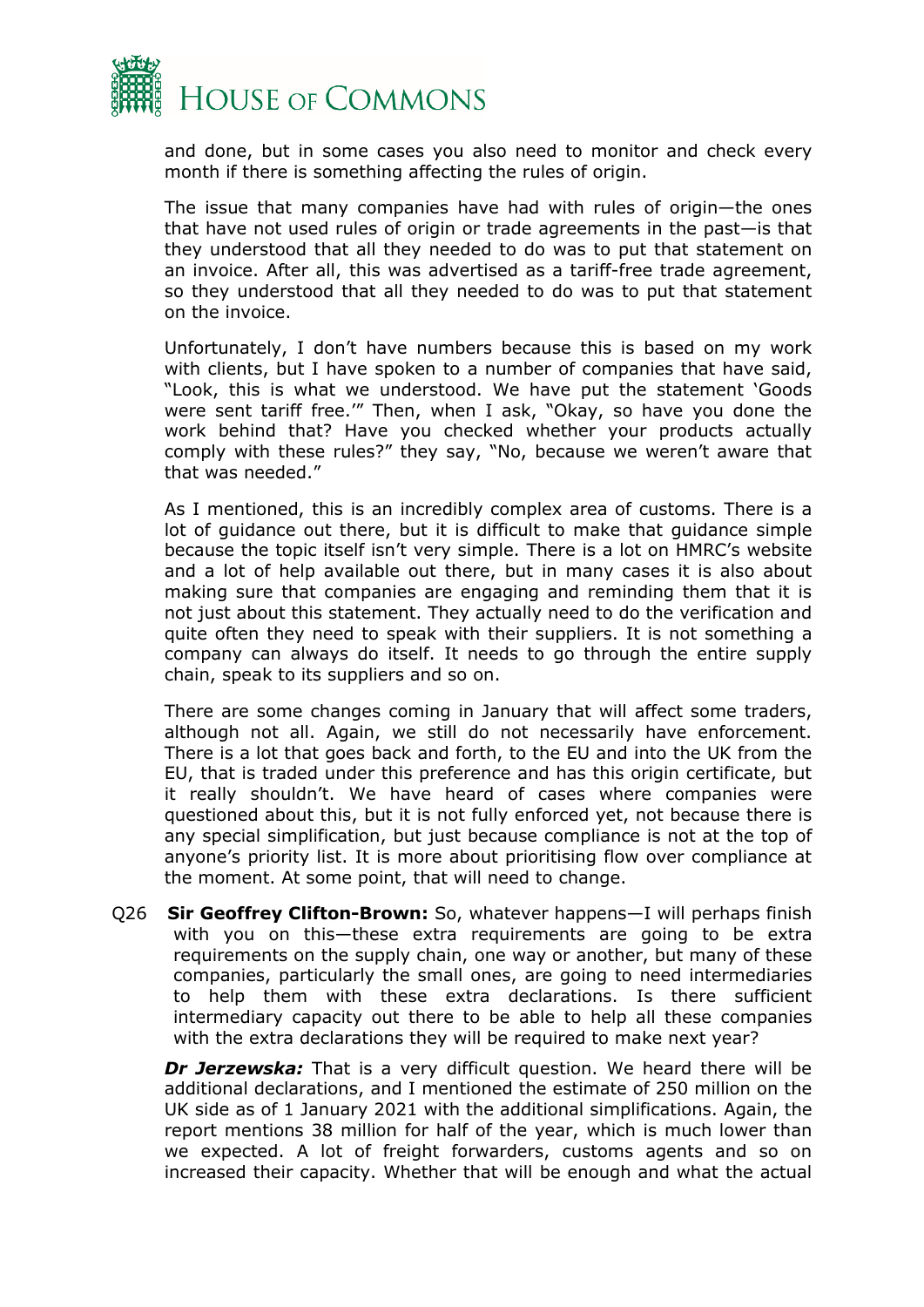

number will be is very difficult to say. I would not be comfortable assessing that at this point.

Q27 **Sir Geoffrey Clifton-Brown:** Mr Veitch, do you have any information on intermediary capacity?

**Alex Veitch:** It is mainly anecdotal. We had views from our shipping members, our trader members, at the start of the year that it was quite difficult to access capacity. At our first meeting in January, it was raised by most companies, but it dissipated as an issue quite quickly. Our assumption is that there is enough capacity in the market. I have not heard anything about a problem here for many months. I am not surprised when, as the NAO says, you look at the £84 million of Government support to boost capacity in the sector through training grants alone, which is eight times the amount that has been put into HGV driver training—just for the record.

**Chair:** You've earned your money for that.

*Alex Veitch:* And I'm not criticising it. It is tremendously helpful.

**Chair:** It is very helpful to have clear facts, Mr Veitch.

*Alex Veitch:* We put three of our six full-time transport advisers through level 2 training at the UK Customs Academy, and it has been brilliant. They have answered most member questions. I think it has been resolved, although Anna is right to be cautious because, again, we have a second flow of requirements coming in, and it may be that more need to be trained than we have now.

Q28 **Sarah Olney:** I have a quick question for Dr Jerzewska. I have been speaking to a local restaurant owner in my constituency. He owns a waffle restaurant, and he imports all of his waffle mix from Belgium. My understanding is that, as of January, he will need to get a vet to check every consignment of waffle mix that he imports. The costs and the administration associated with that are going to make his business here in the UK unviable, he thinks. Have I got that correct? Is that your understanding of what will probably be required from January of businesses that import food products?

*Dr Jerzewska:* I am just checking the border operating model. I think this is not January but later in the year, so the second stage. It is also not the area I work in—it is SPS, not customs—but, in some cases, yes. We have already seen it the other way around, from the UK to the EU, where very small but still significant numbers of businesses have not only had additional costs of transit but, in some cases, the equation means it is no longer profitable for them to operate in the way they have previously operated.

In that situation you will have, first, an obligation to submit customs paperwork and the costs related to that. Secondly, you will have SPS requirements and the costs related to that. All these costs, added together, might mean a company will either need to find someone locally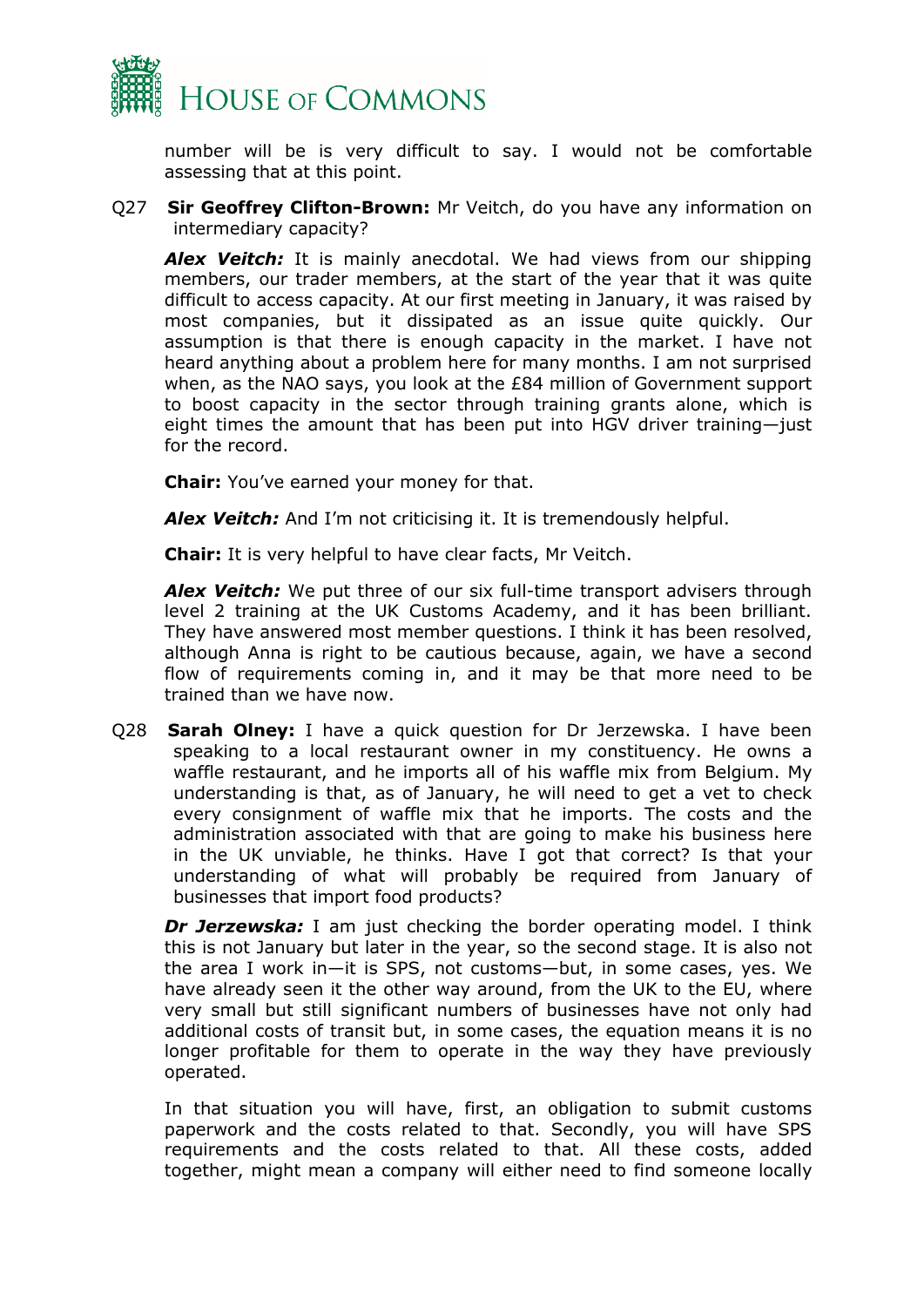

to purchase from, or they will need to figure out a different way to operate or to pass on the costs, such as to consumers in the restaurant.

Q29 **Sarah Olney:** It is plant and animal products, is that right? I am thinking of our German bakery and the flour it imports. Is it plant and animal, or is plant later?

*Dr Jerzewska:* That is all part of the stage control. There is a page in the report that has all the stage controls, and it will be July 2022.

Q30 **Sarah Olney:** I am thinking more about the impact on businesses than the dates. When I speak to businesses, I try to get my head around the actual impact of these changes. It is quite substantial, I think.

*Dr Jerzewska:* Yes, especially for businesses in the food and plant sector. For any business that imports animal and plant products, food and drink and all that, the impact is substantial. There are other industries where there are other requirements. I mentioned pharma and medicine, for which licences are required. Others require permits, licences, paperwork, checks and so on. For every company that is not in one of these industries, there are still requirements related to customs and border paperwork and potential border checks. Every company is impacted, although some industries are impacted more than others because of how regulated they are.

*Richard Ballantyne:* Can I come back on the previous point? Anna is absolutely right. To clear this up, we think 1 July is when animal and plant-based products will face those controls and potential checks, which will be calculated on a percentage basis. You are absolutely right: your constituent's business goods would go through those controls. The costs associated with that typically include statutory charges from the Government's border staff, veterinary officers and so on, who will have a set charging regime for the number of inspections that milk products, or meat or other products, may have to undergo. There are also operating costs for those facilities. In my case, my members will be levying to resource the maintenance and day-to-day running of those controls.

If you are bringing goods into an existing border control post from the far east via a container, for example, the percentage of your inspection and borders cost will be disproportionately less than the shipping costs, which will be a lot more because you have to pay for the ship's fuel and so on. This is a disproportionately larger cost, which may be very similar to deep sea controls, but it will have a bigger impact on those businesses. With our members, we are moving towards talking about preparedness and readiness. It is not only about the documentary requirements, which Anna and Alex and everyone are helping people to get to grips with. It is also an understanding that there will be extra physical costs in relation not only to those documents and extra delays but to paying for that regime at the border.

Q31 **Chair:** One of the challenges with both driver-accompanied and unaccompanied freight, where you have a container or a lorry containing products from different businesses—that was something that was well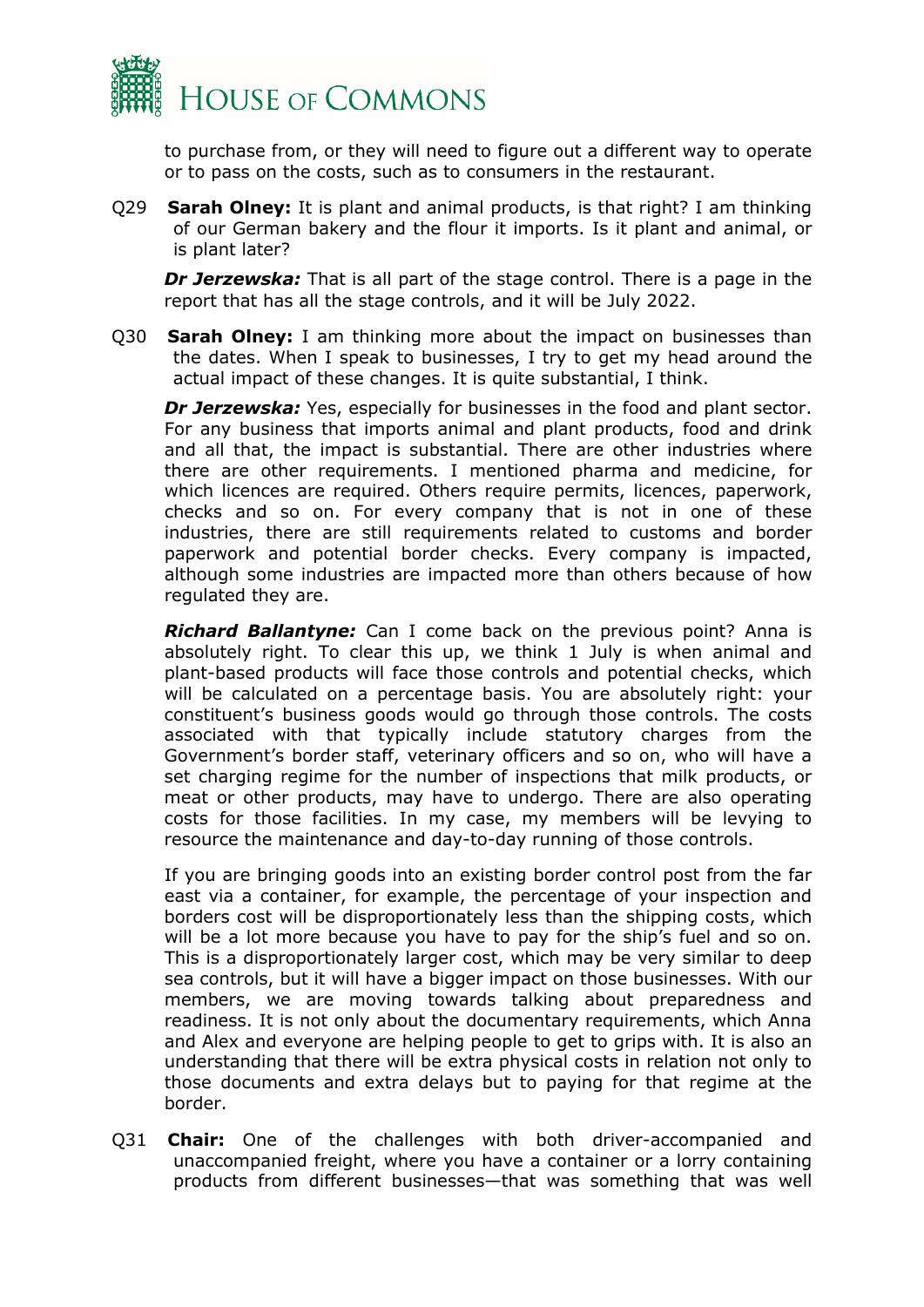

used—will be if there are different checks to be done.

*Richard Ballantyne:* Sorry, I did not quite hear you. Could you repeat the question?

**Chair:** It is quite common to have a container or a lorry with products from different suppliers or that are on their way to different outlets, which might mean products in one lorry or container need different checks. You will have to deal with that logistically now with every EU import. Can you talk us through how that might practically work?

*Richard Ballantyne:* Absolutely; that is a very good point to make. I bow to Anna and Alex's expertise on this. I assume this is the groupage question, particularly. We saw at the beginning of the year a bit of caution from traders—again, Anna and Alex will probably know more than I do on this—where they actually hedged and decided not to risk putting multiple things in a unit that could be caught because the batter mix needs to be inspected, whereas something that is not an animal product, for example, would not need to be stopped when going into Europe at the moment, or when coming here in July next year. That has distorted trade numbers slightly, because you are still seeing quite a healthy number of units; it is just that goods are being divided up into more appropriate loads and so on.

Q32 **Chair:** That does rather play to you, Mr Veitch. How many of these lorries are actually full? We talk about flow a lot, and volume of goods. Can you enlighten us about how that is working, and about the cost-effectiveness for your members of carrying half-empty loads?

*Alex Veitch:* I will need to submit the figures I quoted at the start and the briefing document produced by the Government to the Committee separately, because they go into the data about empty running. This is from in the spring, when there was an active debate about the percentage of empty lorries—

**Chair:** We were asking questions about this in January, for sure.

*Alex Veitch:* That really is a question for Government, because as a trade body we have no way—

Q33 **Chair:** Does it impact on your members if they are carrying half-empty loads? Surely there must be cost impacts for your members in costeffectiveness and whether it is worth their while.

*Alex Veitch:* We have members who do international haulage. Something worth bearing in mind is that around 85%, or maybe even more, of the goods you see doing the short straits journey by road, ro-ro—roll-on rolloff—are EU companies. Does it matter if they are empty going back? Yes, because it means that they are making less money, and that is a disincentive to coming to the UK. So yes, it does matter. Does it matter enough for them not to come here? We have not seen the evidence of that, because, as I said at the start, flow is back to normal, but it is a worry. We do want them to be full of British goods being exported—who wouldn't?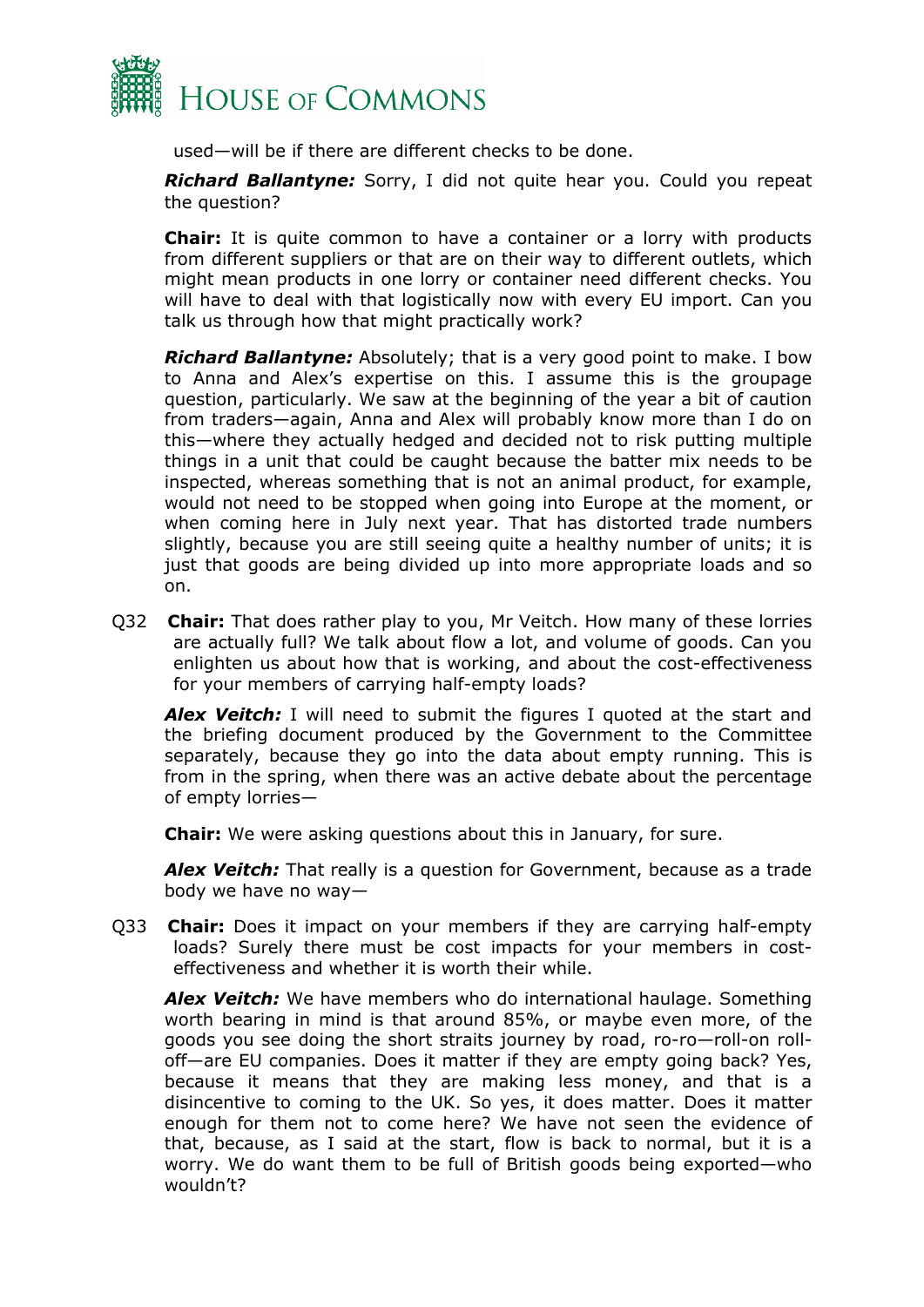

We also had limitations put on something called cabotage—I see people nodding. That was a worry, because if you—

Q34 **Chair:** Actually, do you want to explain cabotage in a sentence for those who might not know what it is?

*Alex Veitch:* Yes, it is simply the allowance of an EU truck to come to the UK and do a certain number of domestic journeys within a certain time period. That got a bit less after Brexit with the TCA but still enough to make it economically viable, so we were okay with the outcome of that. But limitations to that do reduce the economic incentives to come here. So far, it has not been a big issue. I think the empty loads thing is much more of a macro piece about how our exports are looking.

Can I just say a word about groupage? Just to try to put this into a bit of perspective, I do not have the numbers with me, but this came up as an issue in early 2021 that industry and Government needed to resolve. It is really a guidance issue about what is the best way to certify and load goods into a vehicle. It was particularly about how it would work with different consignors and different types of food products. It was resolved. We worked very closely behind the scenes with DEFRA on the guidance for hauliers. But the thing you have to remember is that not every load moves like that.

Actually, it has been quite okay for consolidation centre companies and companies that consolidate loads into their own vehicles and take it across the border, because you do it at the centre: you get everything signed, sealed, delivered into the truck, and off it goes. That is why the Government set up its own consolidation centre in Scotland to help the seafood export industry to do it at source. So, there is a way still to do it where one haulier goes to different sites picking things up, certifying it. But there is also a trend towards consolidation centres being used. Apologies; I do not have numbers on which of those is biggest, but it is a guidance and understanding thing. I do not think it is a fundamental trade barrier. It is the same administrative burden; it is just working out how to do it in the most efficient way—

**Chair:** So it is more logistics—you earn the name Logistics UK, don't you?

Q35 **Peter Grant:** Mr Veitch, I want to come back briefly to some of the answers that you gave to Sir Geoffrey about the checks and documentation needed before a lorry sets off. When it was import controls that the EU was putting in place, we needed one Government to ensure that all its people knew what they were doing, and the UK Government had to get it right.

From January—from July in some cases—is it the case that we are effectively relying on 27 other Governments to ensure that hauliers, suppliers and producers in 27 different countries understand what our rules are? Is it also the case that it is much more important to us than to them, because collectively what we want to take in from the European Union is significant to our economy, while what each of those 27 countries wants to export to us is not that significant to them? Have you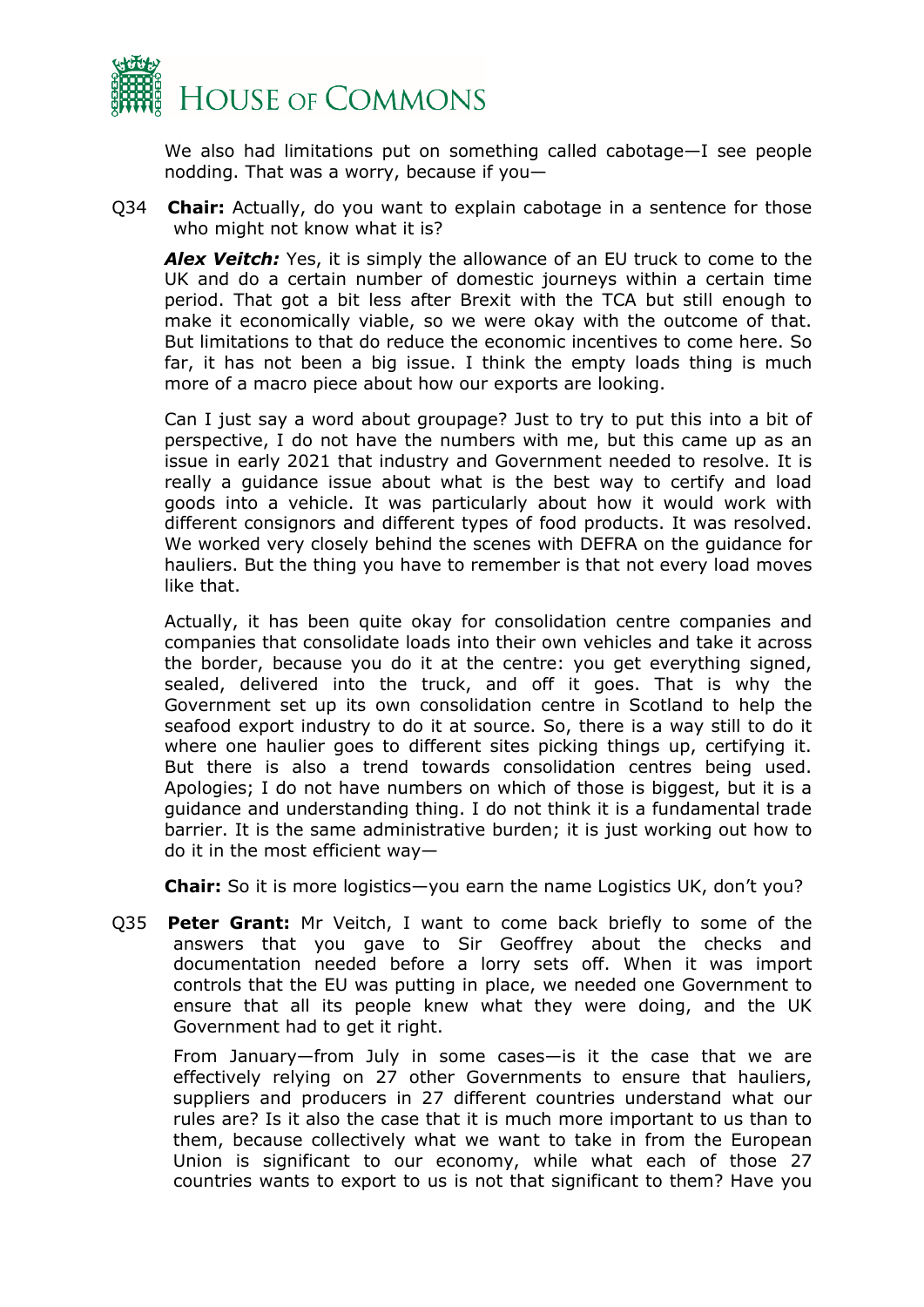

had discussions with your counterpart organisations in some of our major trading partners in Europe to get a feel about whether, first, they see that they must get it right and on time and, secondly, they will be ready to comply with the new rules when they come in?

Alex Veitch: On the first bit, yes, we are speaking to our sister trade bodies across the EU. We have a Brussels office, and we are in constant communication with our equivalent organisations. We are also working, as are many other trade bodies, with the BPDG, which has a very good EUfacing team that we have been working with for years now to engage.

There is no question, though, that this is a significantly more challenging position. As you said, you are dealing with 27 member states versus one. We are nervous about the state of EU trader readiness because it is okay if haulage, logistics, intermediaries, ports and professionals are ready, but it is not okay if traders are unprepared, because goods only move if the documentation is correct. What is making us nervous is that we do not have visibility and metrics about EU readiness. I wish I could say that we are 70% there, as we were able to last year, because we had some metrics that the Government shared with us. Again, that is a question that we are asking Government: "How are you measuring it? How is it looking? What else can be done?" That may be a question that you wish to raise directly.

Q36 **Peter Grant:** Have you seen any indication that the UK Government are reaching out directly to trade organisations to make sure that they are up to speed?

Alex Veitch: Oh yes, they are—without a doubt. I don't know if it is everything that they can do, but they are making strong efforts through the various diplomatic systems. We see it through the business-facing engagement teams. How it is going, how it is landing and how it is cascading is very hard for us to call.

Q37 **Chair:** I want to ask you, Mr Ballantyne, about the impact on GB ports of the challenges with the Northern Ireland protocol. These are rather raw statistics that I have not been able to properly analyse, but the chief exec of Seatruck Ferries indicates that there have been some increases in Cairnryan and Liverpool. In Liverpool it is quite small—about 4% in terms of freight. Liverpool is mostly freight for the Irish sea crossings. Then there are big drops—a 66% drop at Fishguard and a 33% drop in traffic at Holyhead. Larne and Belfast seem to be doing quite well, whereas Dublin and Rosslare seem to be dropping. Can you talk through what your members are seeing at the ports, particularly those facing Northern Ireland and the Republic?

*Richard Ballantyne:* The stats really underline the issue there. Hauliers, the logistics industry and the freight industry will look for the path of least resistance in terms of border processes, requirements and so on. Rightly or wrongly, it is perceived that it is easier to get things through from GB to Northern Irish ports, which would explain why we have seen quite an increase in activities there, and the numbers from Welsh ports particularly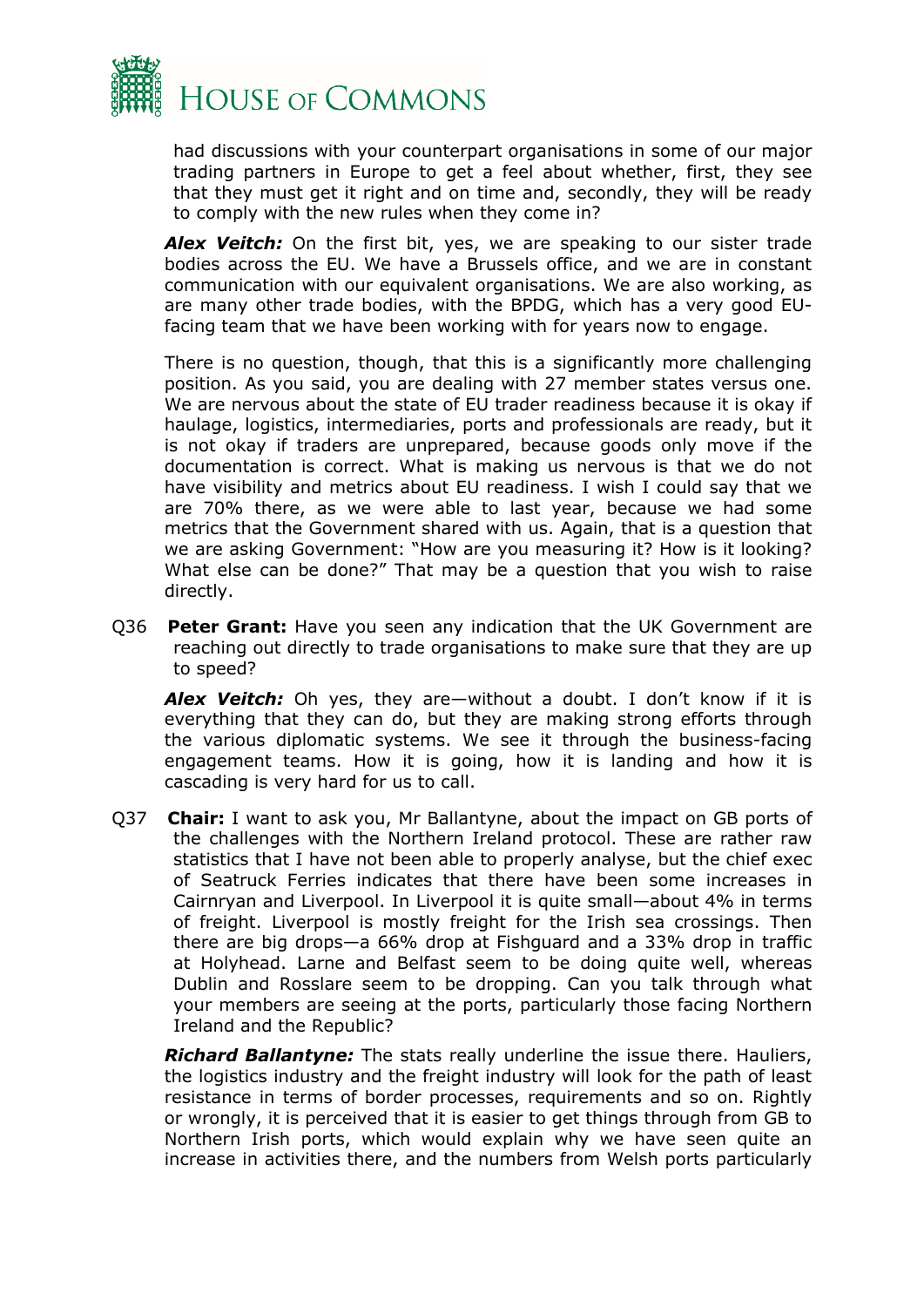

to the Republic of Ireland have fallen through the floor somewhat. That exactly underlines the figures that you have.

Q38 **Chair:** But even with the Northern Ireland protocol—we have the muchvaunted border down the Irish sea—these figures surprised me when I first saw them, because I thought, "Hang on a minute. We are having problems that we read about all the time and we know from colleagues in the House and others—we were going to have a witness from Northern Ireland today—that there are big challenges for Northern Irish businesses and those receiving, but it seems that is a route through." Is that a route through, therefore, for GB goods to get to the Republic—to get through to that part of Europe?

*Richard Ballantyne:* Absolutely—partly because not all the controls and requirements have been introduced, as I understand it, from GB to NI. Equally, goods coming back, from NI to GB, are not subject to the same controls.

Q39 **Chair:** So, it is partly because of the easements that have been put in place.

*Richard Ballantyne:* Yes. I think it is fair to say that the Republic of Ireland has enforced controls in the way that our European counterparts on the continent have, whereas we are still finding our feet in Northern Ireland and finding our way somewhat. A lot of it now is very political, of course. We will wait and see what the next stage entails.

Q40 **Chair:** I have been to Larne and to Cairnryan. Some of these ports do not have much hinterland. They are quite challenging space-wise, so increases there are quite challenging to deal with. What sort of feedback have you had from your members about these really big swings in traffic?

*Richard Ballantyne:* I don't think any self-respecting port operator—a commercial beast—would turn any business away, so I think they have been managing. There's some—

Q41 **Chair:** But didn't we hear that—where was it that was closed on the east coast of the UK? Forgive me, my mind has gone blank.

**Sir Geoffrey Clifton-Brown:** Felixstowe.

**Chair:** Yes. Felixstowe closed because it was so busy, so there can be a problem dealing with more trade. That is the point.

*Richard Ballantyne:* Felixstowe wasn't closed. It had—

**Chair:** Unable to receive new—

*Richard Ballantyne:* It had particular logistical challenges, but it has worked through that very well, I have to say—pretty resiliently.

Yes, there are one or two operational challenges, but as we said at the top of this session, we haven't got all the controls introduced yet. What exactly is the number of goods or lorries that need to be pulled over and taken to a specialist facility—those kinds of things are not in formally yet.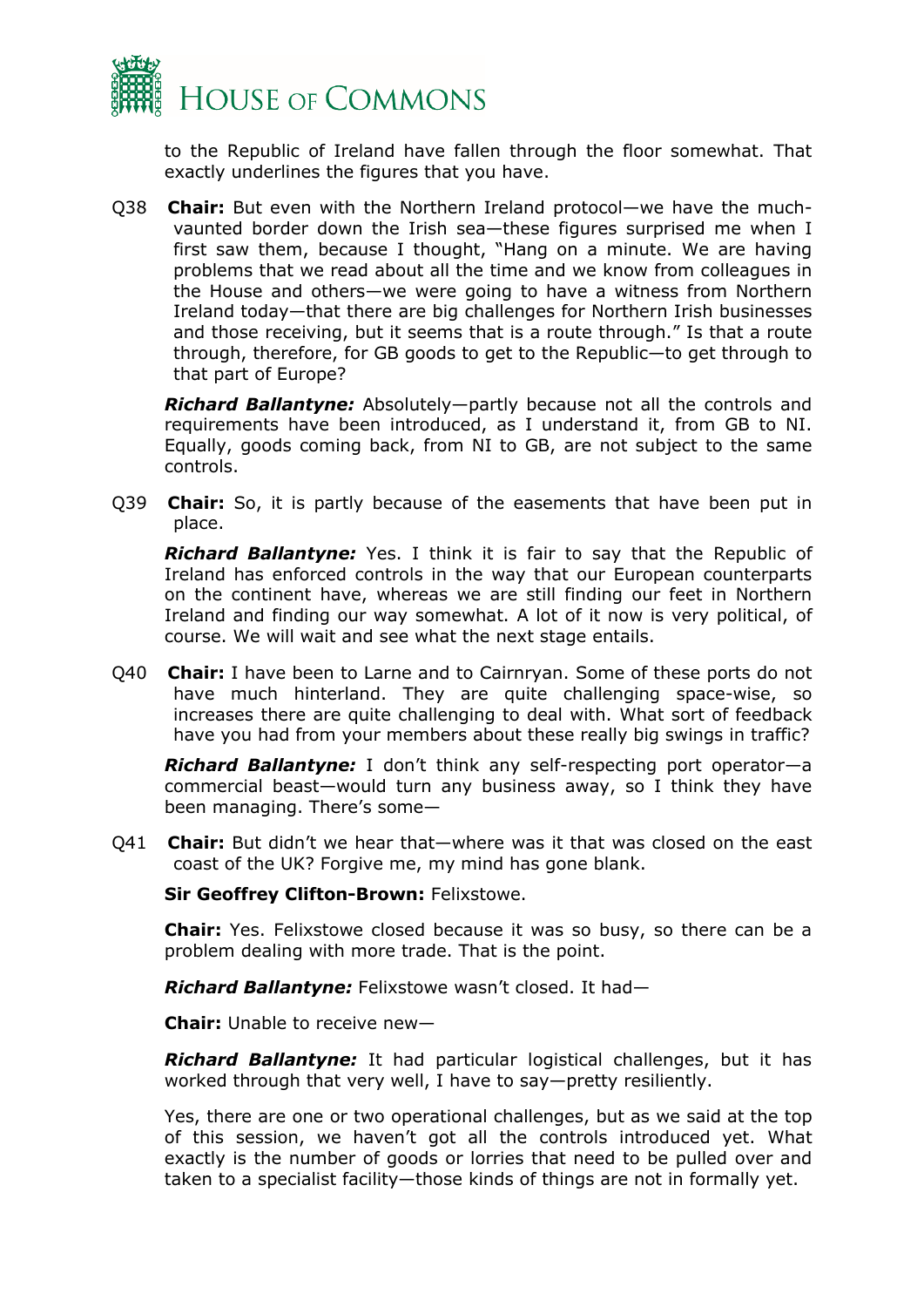

Q42 **Chair:** There are an awful lot of moving parts still. In your view, are there any ports with particular challenges because of their size, their geography or the fact that they haven't got some of these physical facilities away from the port to do checks? Which are the ones that have worries—the biggest worries?

*Richard Ballantyne:* I think they are all—are we talking about the UK in general?

**Chair:** Yes, the UK generally.

*Richard Ballantyne:* I think there is a fair amount of confidence that the facilities will be ready. What they would be nervous about is if Government officials, Departments and agencies started wanting to pull over 90% of goods for various things. Then you would run into a capacity issue. But subject to there being a pragmatic approach, which is being discussed between officials, port operators and the freight industry at the moment, we should have sufficient capacity in terms of the physical space. As I said earlier, there will still be some reservations about the manpower and the number of veterinary health officers and other specialist people to facilitate those checks, but we're in a better place than we were, say, two or three months ago.

Q43 **Chair:** To go back to the Scottish and Northern Irish routes, it was known over a decade ago—I was quite surprised—that there was a little route through. If you were going on a coach from Victoria station in London, you would go to Cairnryan or Stranraer, and you would be instructed while on the coach which one to get off at because there would be fewer police or fewer immigration officers doing checks. You would go through and you would be advised on a mobile phone, by text, which way to go, because people were doing everything from benefit shopping to actual smuggling and so on. That was a problem then.

I was contacted by a journalist, about six years after I had realised that I was dealing with that problem as a Minister, who said that that problem was still ongoing. There were issues about support and resources at those ports in particular because they are quite isolated in many respects. Do you have confidence that you will have the right number of people? Have you had any conversations with Government about the right number of officials, whether it's for immigration enforcement, phytosanitary checks, police checks or whatever, at ports, and if there is a problem, what the ports are supposed to do about it?

*Richard Ballantyne:* Fortunately, between Northern Ireland and Great Britain, there are no immigration controls, at least.

**Chair:** But they still had immigration officers catching people on an intelligence basis.

*Richard Ballantyne:* That would be criminality-type checks—non-routine things.

We have a high degree of confidence that processes will be in place. Part of the problem now, in the discussions between the European Union and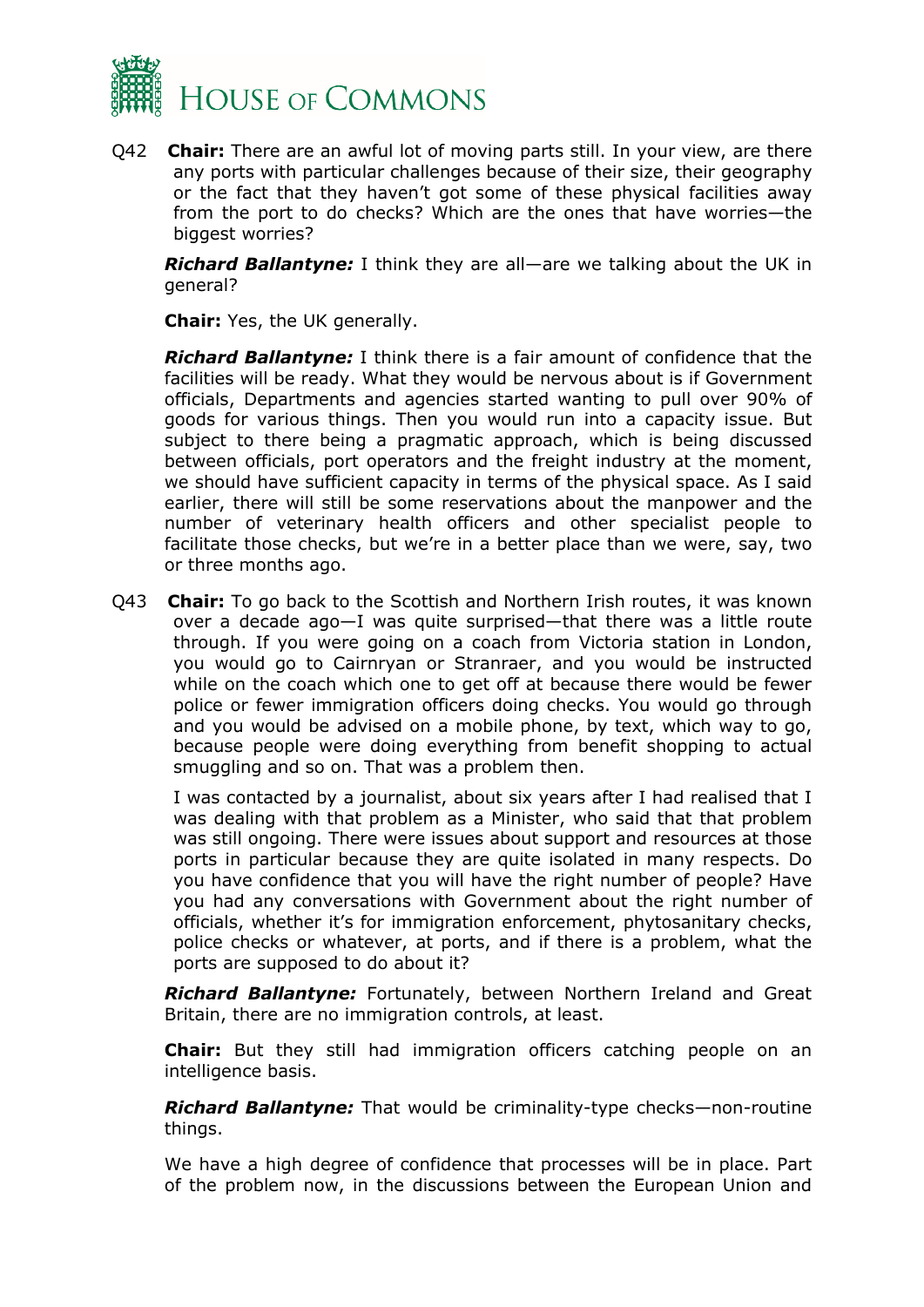

the UK Government and Lord Frost, is that—I think—there is a high degree of nervousness that if you go overboard on the physical interventions, you will create problems. I think the Government are taking quite a sensible and sensitive approach to this. Equally, we as the freight industry did warn the Government, back when the agreement was drafted in October 2019 originally, that this could lead to challenges; and we are seeing that now. I think we are more confident than we were 18 months ago.

Q44 **Chair:** That's interesting, because we certainly were replaying to Government the concerns that you or other parts of the system gave us in evidence at various times. We will be replaying some of these issues to our Northern Ireland witness, who is unable to be with us today because of ill health, but who we hope will respond to some of these questions.

I want to go on to the costs to business and I want to go to Dr Jerzewska first. In this Committee, we have talked a lot to Government about who is out there to support businesses to get their paperwork in place. You are obviously doing a lot of that. You have talked a bit about this already. With the new checks coming in, is there likely to be a ramping up of work for you, which is therefore a cost to businesses? How well do you think the Government are supporting businesses and helping them to do this for themselves? I am sure it is great for your business if they come to you for help, but not everybody will have the capacity to buy in professional consultancy support to help them through a system that they were managing perfectly okay on their own beforehand.

*Dr Jerzewska:* Absolutely, and not everyone should have to. That should not be a requirement. It's a big question. In terms of costs, we have a range of costs. We have, and we will continue to have, costs for submitting a customs declaration if you want someone to help you do it on your behalf. A customs broker or a logistics provider also submits customs declarations. Those costs will continue. Then you have, as we mentioned, other additional costs related to SPS or the other licences, and so on and so forth. Then you have the internal costs that any business needs to handle. Before I get to that, I will also mention tariffs. If you don't need support, you still have to pay tariffs. These are the kinds of external costs.

Then you have internal costs. At the end of the day, even if you have a customs broker, you still as a business are obliged to provide customs data—something like a commodity code or where your product originates or does not originate. As a company, if you are an importer you are liable for this. You are legally responsible for the correctness of this information. Even if you use a customs agent, you need to provide that information to your customs agent to submit on your behalf. This is where companies occasionally use customs consultants versus customs brokers. This is the element where we need to make sure that the guidance that is out there is written in a way that is sufficient for businesses to be able to understand and know how to find and provide this information.

There will always be special cases and difficult cases where you do need someone to help you—a customs consultant—but you also need to learn how to do these things yourself: how to read the guidance, how to provide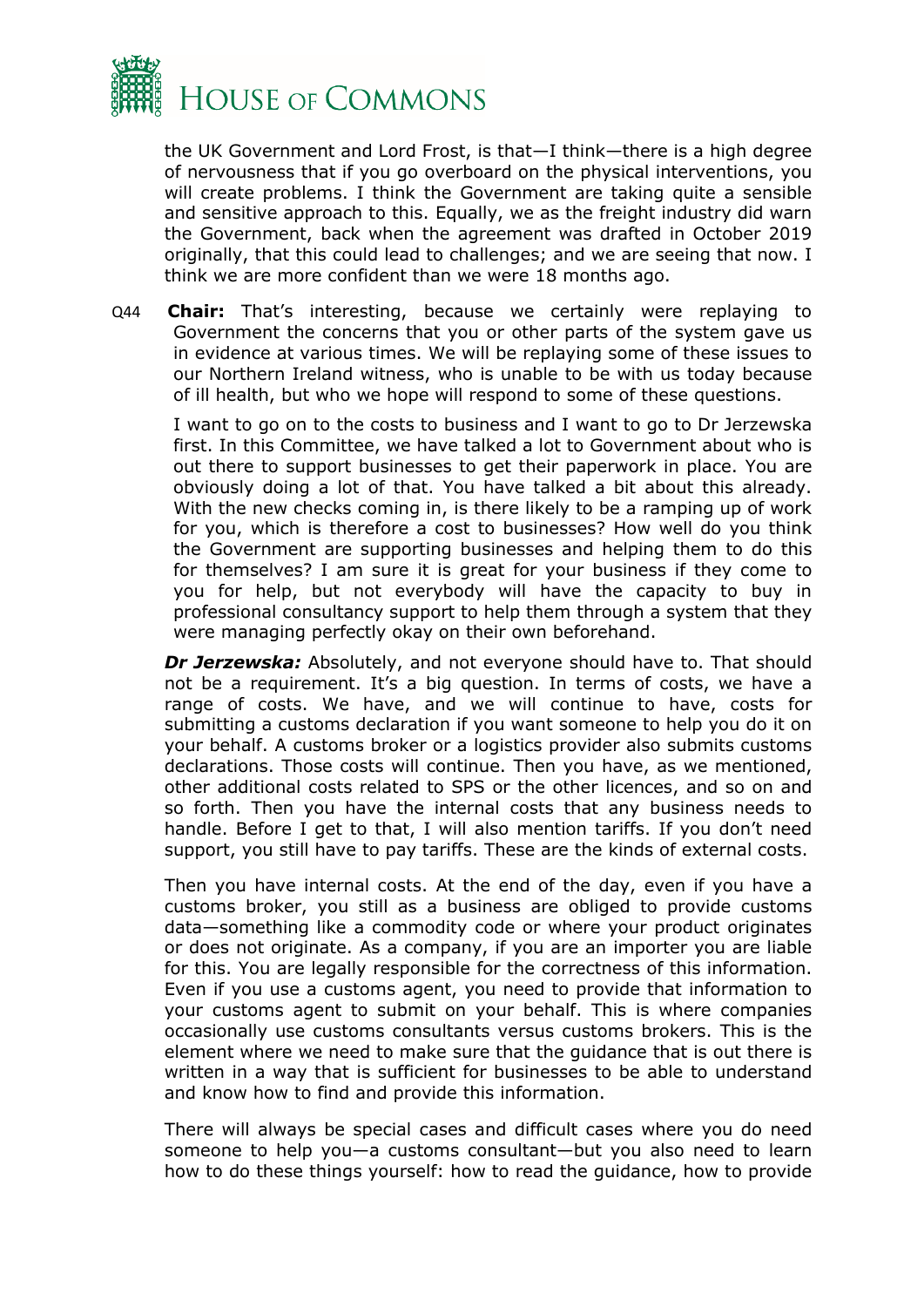

this information, how to find this information and so on. There is quite a lot of support out there. There is a lot of information on HMRC's website. There is a lot of guidance. It is pretty much all there, but the way it is written might not be the easiest to navigate for business.

**Chair:** We've certainly had evidence on that.

*Dr Jerzewska:* As a consultant—I have shared this in the past—I was a big fan of HMRC's guidance a couple of years ago. It used to have everything on a certain topic. Everything would be on one screen. You would have to scroll down and scroll down, but everything was in one place. Now we have this new version of gov.uk where you have to click through so many screens to get to the information you need because everything is marked, "If you want to know about this, go to this website", and so on. As someone who is very familiar with customs procedures, I get lost when clicking through the screens, so that in itself might show it is a bit difficult. Also, the way the guidance is written might not be businesscentric.

It is constantly updated. Like the border operating model, the guidance is constantly being updated and constantly being improved, so the guidance that we have now is much better than the guidance that we had in January last year. I think this will continue to develop.

There is obviously external help available to businesses. There are a number of training providers. The chambers of commerce provide help. It is not just the Government. Ideally, you would not need to pay a customs consultant in order to trade. That should not be a prerequisite to be able to trade with the EU. It is a question of making sure that the guidance is improved and providing more support to traders.

We now have, as of a couple of weeks ago—I think it was in November; it might have been the end of October—an export support service, which is an HMRC-provided service where companies can call in and get some help with export requirements. This is obviously part of our new export strategy. I have heard nothing but great things about the service. It is very helpful for SMEs that are trying to export from the UK and want help to understand rules of origin or commodity codes and so on. So, there is some help available out there, but there is room for improvement.

Q45 **Chair:** Of your clients who were with you beforehand, have any decided it is not worth continuing to export to Europe? I have a lot of small businesses in my constituency who think that the hassle factor and the cost relative to the returns they were making make it not worth their while.

**Dr Jerzewska:** Yes. It is never a pleasant conversation to have but, unfortunately, I have had companies, especially at the beginning of 2021, with issues around rules of origin. If you used to import from the EU's trade agreement partners into the UK and you used to send that to another EU member state, that was fine. You imported something from South Africa duty-free and you sold it to France. Now, that is completely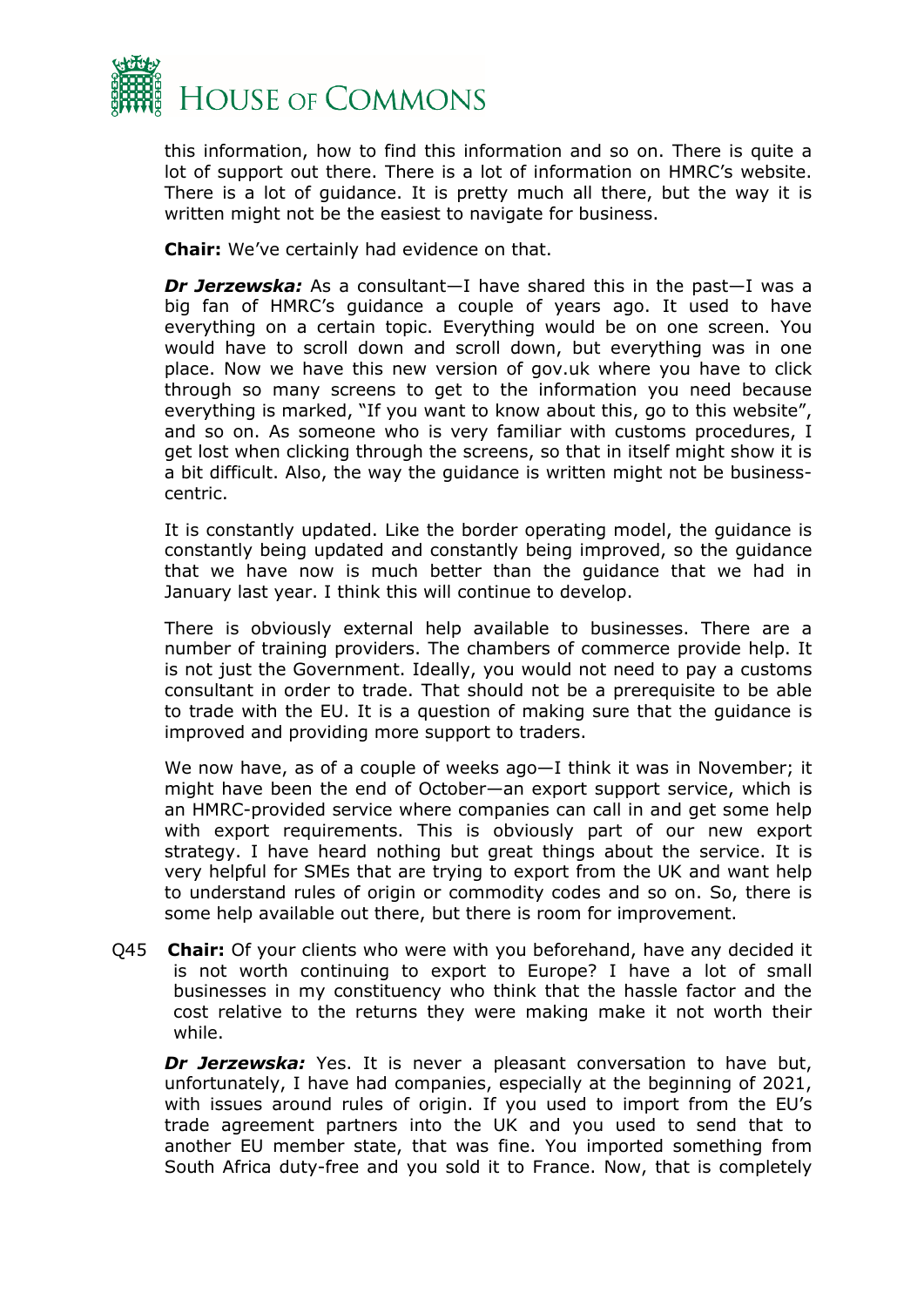

different. Certain elements of rules of origin—the fact that the products need to be substantially transformed in the UK before they can acquire UK origin—mean that if you are in a distribution business and all you ever did was bring something from the EU or elsewhere and move it, that is no longer possible.

A lot of these companies have to rethink the way they trade and operate. In some cases, we have seen companies needing to move parts or all their operations to the EU to be able to make money. That is not a great conversation. In most cases it is a question of tweaking the supply chain perhaps ordering something from somewhere else, finding different suppliers, perhaps moving a couple of product lines and so on.

**Alex Veitch:** Briefly, Chair, I wanted to broaden it out a little to the whole sector of customs agents and customs intermediaries. Richard and I are both on the Joint Customs Consultative Committee. We had a fantastic presentation a few months ago on a project called self-service customs. The vision is that customs becomes similar to self-assessment tax. There was unanimous applause at that. "Please do it," was the view from the sector.

Q46 **Chair:** This was from HMRC?

*Alex Veitch:* Yes. It would be fantastic to know how well that is going, because that would solve a lot of problems that Anna sees in her daily life. Maybe it would be a great thing.

Secondly, HMRC consulted fairly recently on the tax advice market, and they had suggestions for customs intermediaries around professional certification and professional indemnity insurance. We said, "Yes, please," to both of those. We represent a number of customs intermediaries ourselves. It would be great to hear how far that has gone. If one looks around for advice on tax, you can see immediately who is an accredited tax adviser. If you look around for advice on customs, you do not see that because it is not treated in the same way by Government.

**Chair:** That is very helpful, thank you.

Q47 **Sir Geoffrey Clifton-Brown:** Just a few questions to mop up, as it were. First, Mr Veitch, paragraph 2.7 says, and you touched on this earlier: "Between January and June 2021 55% of HGVs leaving GB for the EU were loaded, compared with 66% over the same period in 2018." Of course, this imposes an extra cost on hauliers. What could be done to improve the situation?

*Alex Veitch:* Thank you—Richard and I are trying to find the relevant paragraph. The way to improve the situation is to help British exporters to the EU. That is the problem. Anna mentioned the export support service that was launched on 1 October. I imagine that is the Government's recognition that exports to the EU have fallen, as we discussed earlier. As hauliers, you see the effect; you don't see the cause. I would be guessing too much if I said that it is because of this and that. The only thing that has changed is the significantly higher trade administration requirements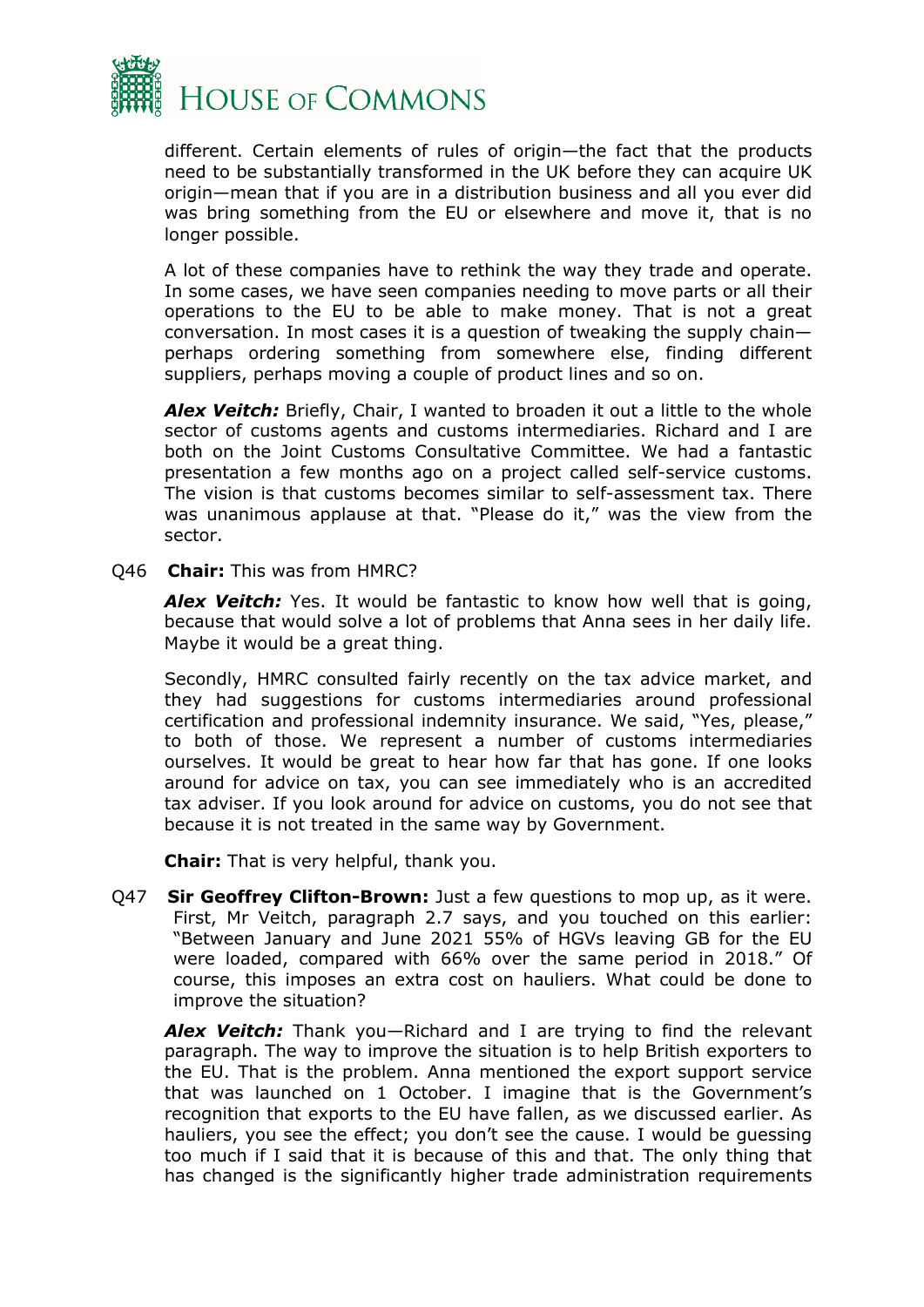

that came in at the end of the transition period. Clearly, that has had an impact on exports to the EU. We hope that the exporting community, with Government support, can bring the curve back up again.

Q48 **Sir Geoffrey Clifton-Brown:** While I am on the subject, the rules on passengers going into the EU are going to change, and no longer will identity documents be accepted. How will that affect your drivers?

*Alex Veitch:* We are worried about the EU entry and exit system, or EES, which is meant to come into force in May. It is the system used in airports, where passports have a biometric check. Ourselves, Eurotunnel and the port of Dover have made representations to the Government about this, because the worst-case scenario is that it may require the driver of a vehicle, whether it is a car, van or truck, to get out of the vehicle and go to get their passport checked. That is not an acceptable solution. At the moment, we do not have insight into how the Government will manage the arrangement to avoid that worst case scenario. This will be of great interest to logistics and passenger communities.

Q49 **Chair:** So, you are really after more portable readers?

*Alex Veitch:* That is a really good idea, actually.

**Chair:** This goes back to the whole identity cards thing, but I will not be tempted to go down that route.

*Alex Veitch:* In terms of topical issues, this is a significant one.

*Richard Ballantyne:* It is a very topical point. Alex and I were at a meeting earlier discussing these very challenges. The issue is exacerbated at two of our key routes—and it is not just the seaport routes. At Eurotunnel and the port of Dover, there is juxtaposed control, which means there are immigration controls prior to embarkation, which means there are French authorities here. As Alex articulated very well, if we are requiring people to get out of vehicles, probably adding minutes on to each journey, we will quickly see vehicles backing up on to highways. That could be not only operationally challenging, but very dangerous.

Q50 **Sir Geoffrey Clifton-Brown:** Thank you, Mr Ballantyne. I shall ask my questions in no particular order; I am just mopping up one or two things. We talked about the extra infrastructure that your members are building at ports. On the charging regime, do your members have clarity about how they might be able to recharge for having provided those facilities?

*Richard Ballantyne:* No, not fully. We are waiting for the Government to announce details of the charging regime at the inland facilities, after which you will find that a number of port operators who would be providing equivalent services on their routes will respond. A lot of the operators are worried about over-charging, or having charges that are out of sync, which may or may not create a competitive advantage for particular routes.

Q51 **Chair:** So, are you not expecting, or are you hoping for—I was not sure from your answer—a set fee that the Government would expect you to charge? Are you expecting to be regulated?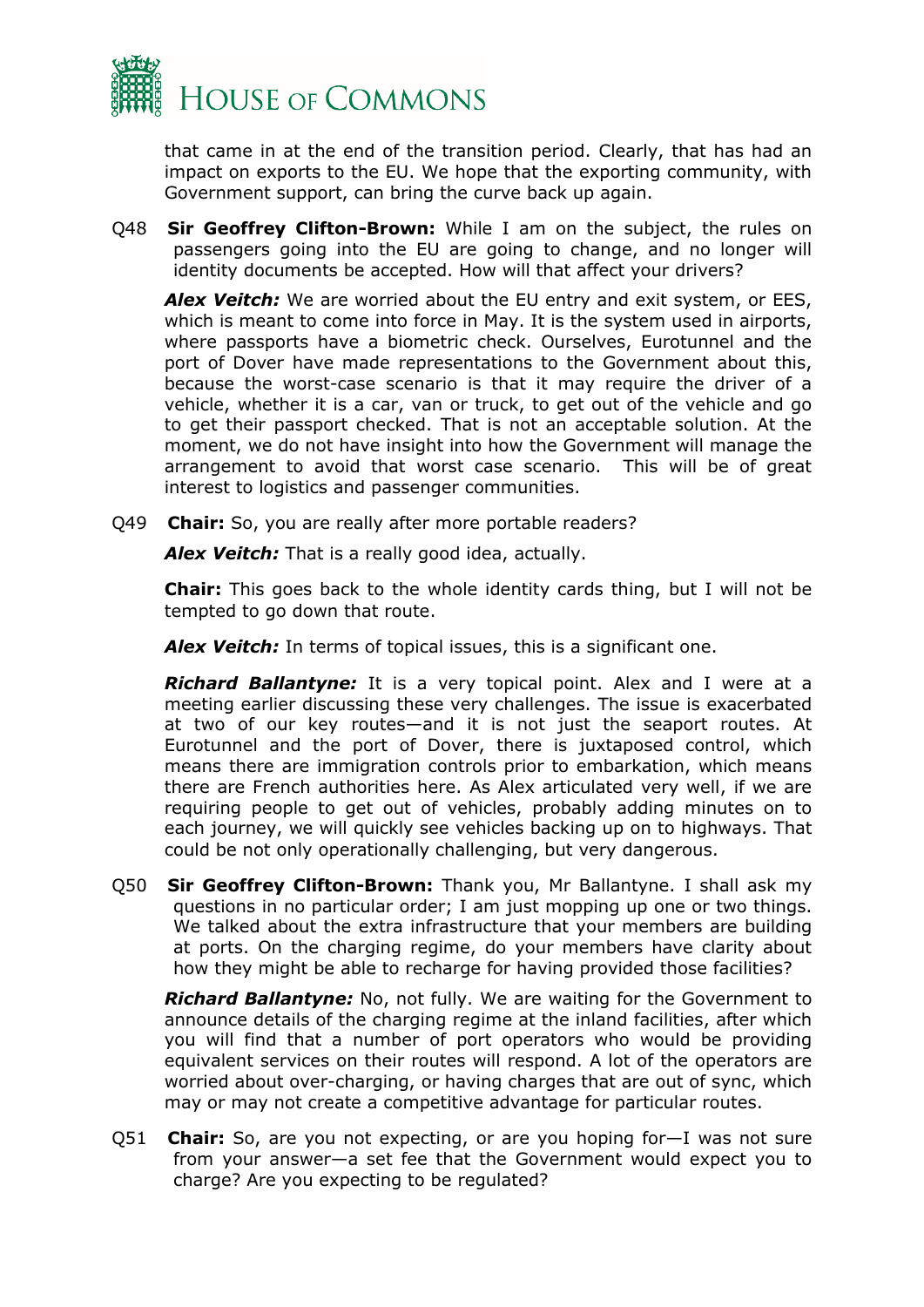

*Richard Ballantyne:* There are two types of charge. There are the statutory charges in relation to the checks of veterinary officers and others, which will be set, but we are talking about operating charges here. The operating charges for those facilities will be slightly different, and will vary depending on the size of infrastructure, on whether business rates have to be paid, and so on.

Q52 **Chair:** So, it is not a customer-facing charge that you are talking about?

*Richard Ballantyne:* It will be a customer-facing charge—

**Sir Geoffrey Clifton-Brown:** To pay for the extra facilities?

*Richard Ballantyne:* It is two separate charges.

Q53 **Chair:** But it will be charged to the haulier?

*Richard Ballantyne:* The importer. We have not had sight of those charges, and a number of ports that have invested, and accessed the port infrastructure fund from the Government, are nervous that their facilities, which are either complete or nearing completion, will incur operating costs now, but we still have not had sight of what the inland Government-owned border facilities charges will be. We are continually asking for that, and the Government are still to provide it.

Q54 **Sir Geoffrey Clifton-Brown:** Just to be clear on the Chair's question, given that the Government have paid through the ports facilities fund for the capital costs, we are talking here about the running costs.

*Richard Ballantyne:* The operating costs.

**Sir Geoffrey Clifton-Brown:** Yes. And you are not clear yet how your members will be able to recoup that?

*Richard Ballantyne:* We have an idea. We just want to see the actual charges that will be installed at the inland facilities in Kent and elsewhere.

Q55 **Chair:** Do you have any idea, or maybe Mr Veitch does, of the tolerance level and what would make a difference? If there is a 50p extra charge, is that enough to make a haulier choose a different route or port? I do not know what the level of tolerance would be for a haulier with lots of traffic going through and lots of checks they might have to have.

*Richard Ballantyne:* You are absolutely right. Depending on the frequency, the amount of traffic they are sending through, it could be pence, but if they are less frequent users, you are talking tens and maybe hundreds of pounds, which make a difference. That is one for the industry.

Q56 **Chair:** Mr Veitch, can you give us anything on that?

*Alex Veitch:* That is completely commercial. It is not something I can comment on, I am afraid.

Q57 **Chair:** Okay, but from your point of view, the level of charge would make a difference, would it? People might then choose to use another port because of those commercial pressures.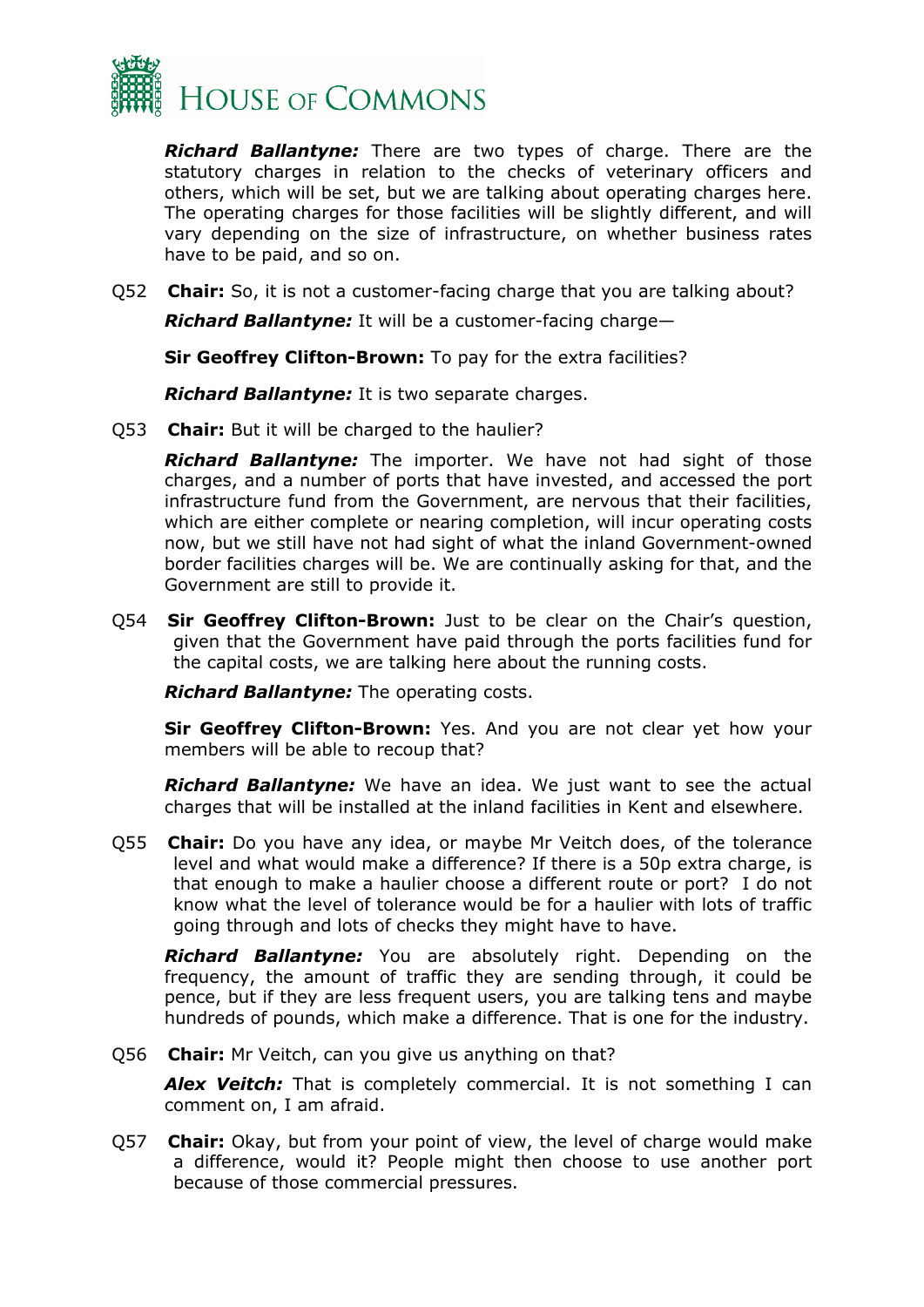

*Alex Veitch:* I accept that this is not a direct answer, but the freight decisions about route or mode choice are combinations, typically, of frequency, speed, time and cost. One might decide to dial up one aspect and dial down another, depending on the issues.

Q58 **Chair:** So extra facilities for the drivers on a route, if they are driving, compared with the extra cost, might mean something? Ports will be making a lot of balanced judgments?

*Richard Ballantyne:* It is fair to say that if those routes are competing, if they are very close to each other, these costs could make a bit of a difference. If the routes are at other ends of the country, perhaps there will be other factors, as Alex said.

**Chair:** Which is quite important for local economies, so it is significant.

Q59 **Sir Geoffrey Clifton-Brown:** I have two or three questions for you, Dr Jerzewska. The Government having delayed this whole business of import controls, are you now pretty confident that they will be ready to introduce them in January and July, as planned?

*Dr Jerzewska:* As far as I know, this is planned to go ahead as scheduled. I think there is a bigger question there—it is not whether I am confident, but whether businesses are confident, and I have seen that it is becoming more and more difficult to speak to businesses about compliance and about the controls. There is a sense of, "It will be delayed again", and, "If it is not delayed, there will be some other simplification something will be introduced, we don't have to worry about it." It is a very delicate position, a fine balance between providing easements for traders, but also encouraging them to understand that this is actually eventually happening—that they have to be compliant.

There is a risk with all these delays. There is good reason to delay certain processes, and those decisions were probably necessary, but there is a real risk of companies getting this deadline Brexit fatigue, first because it has been postponed so many times and, secondly, because when it has not been postponed and other companies in the same industries have not been compliant, there were no real consequences, so, as a company, why should I care whether something is changing? There is that risk in the industry.

Q60 **Sir Geoffrey Clifton-Brown:** From the Government's point of view, as Mr Veitch has already said, there are good reasons why they need to press ahead with this, not least of which is your own members businesses need certainty. However, we need to have compliance on tax and duties, and we need to be wary of a possible WTO challenge, don't we, so the Government need to press ahead with this, don't they?

*Dr Jerzewska:* Yes, absolutely. There is also the question of compliance. Enforcing compliance is a process. Getting traders used to new requirements is a process. The sooner we start enforcing compliance, the better it will go. We are losing revenue, which again is something that HMRC planned ahead for and was aware of. It will take time to get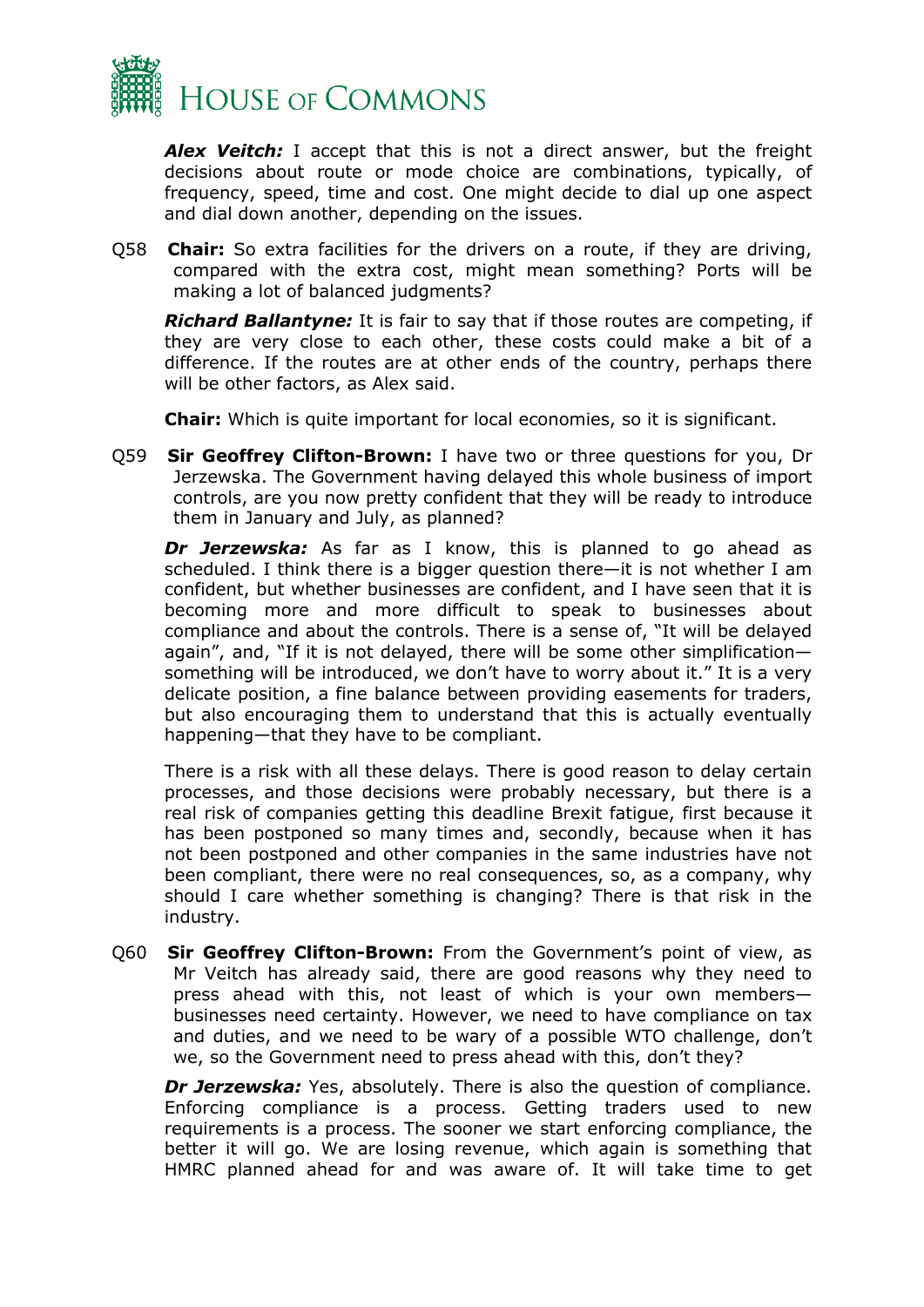

everyone up to speed with the new requirements, so yes, it would be helpful.

Q61 **Sir Geoffrey Clifton-Brown:** If any of you have anything to say on any of these questions, do chip in. I am just mopping up now. Sticking with you, Dr Jerzewska, how could the border operating model be improved? Are the Government doing enough to ensure that traders and hauliers in the EU are ready? We have asked about the readiness of traders, but how could the Government improve the model?

*Dr Jerzewska:* The border operating model has been revised several times. The version we have right now is not the same version as the one we had last year. It is constantly being updated, it is constantly being made a little more user-friendly, and the structure has improved—not only the detail, but the structure is being improved. The only thing is, I am not sure how many companies actually read the border operating model. It is something that I knew, and that I am sure Alex and Richard are very familiar with it, but I am not entirely sure whether this would be the best place for the company to turn to if they need help. It is a fairly long document. I found it incredibly useful, but you know.

In terms of trader readiness, we are coming back to the same issue: how do you get EU traders engaged? We have significant difficulties getting our own traders engaged. Some companies will care, will prepare and will pay attention. Others will not, so how do you do this in a foreign country, getting companies in EU member states ready? I am not entirely sure on that front. Yes, you can have more presentations and publish more literature in the local language, or perhaps work closer with customs administration in these member states, but some of it will also come once these controls are in place. In January, when the controls were introduced on the EU side, we had a number of small issues and small difficulties, with some customs officers, or some control points and so on, that HMRC was able to solve once they appeared. I think it is going to be the same in January. There will be some friction. It is about how quickly our customs authorities are able to work together to address that friction.

*Richard Ballantyne:* To follow on from Anna's points, as she said the border operating model is almost a semi-live document that is subject to several updates. It was updated early last week, which has probably stolen some of my thunder because we would have liked to have seen some of the things put in it that actually got put in.

#### Q62 **Sir Geoffrey Clifton-Brown:** That's good, isn't it?

*Richard Ballantyne:* Yes, it's very good. One thing I would like to request, though—it is a sensitive one; I have asked the Government, and there are a lot of sensitivities, but the Committee may take a view on it is that there be a border operating model equivalent for Northern Ireland-GB traffic. We have the Northern Ireland protocol and Command Paper, which describe some of the processes, but a border operating model itself, to have something definitive for Northern Ireland, would be very helpful. Anna is absolutely right: whether or not everybody reads these things is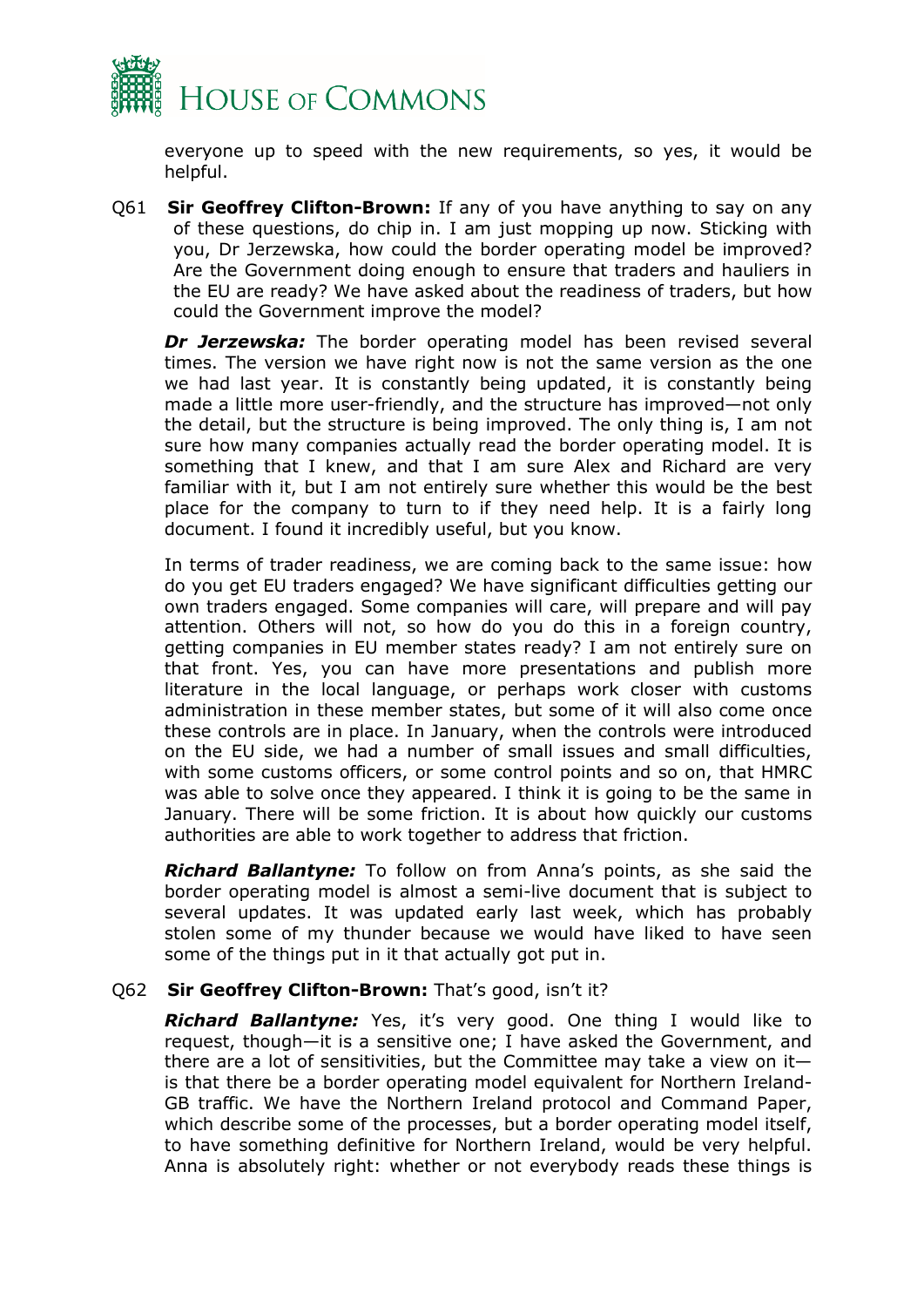

questionable, but you have to have the clear guidance in existence first and foremost so that people like ourselves and others who will take an interest can have something to access.

**Chair:** We have been raising for some time whether businesses are able to access the information.

Q63 **Sir Geoffrey Clifton-Brown:** This may be a rather daft question, but I am going to ask it all the same. Before we left the EU, we were quite happy to accept the EU SPS testing regime and they were quite happy to accept ours. There is a rather good little sentence in figure 17 of the Report, on page 84, on the Northern Ireland protocol: "Risk-based controls would still apply to goods requiring sanitary and phytosanitary (SPS) checks, with the need for checks being reduced by an SPS agreement acknowledging where the UK and EU have similarly high standards." Maybe I am simplifying the problem, but I cannot quite see why the EU and the UK have such a problem with these tests.

*Richard Ballantyne:* It comes back to the nature of our departure from the European Union. Sanitary and phytosanitary controls were not part of the agreement. We have left the single market, and that is one of the triggers for these controls to be in existence. There were separate, smaller arrangements—the island of Ireland, for example, is one ecological area. You will recall that when we had foot and mouth, et cetera, you had to have controls on the island of Ireland when GB cattle, for example, were being exported over to the island of Ireland.

I would not say that it is a problem per se; it is just a control regime that has been introduced. Of course, the UK could seek to negotiate closer standards with the European Union on this. It did not opt to do that the last time. We would probably have a view that it might be sensible to do that in the future, although whether it is going to happen—it is probably unlikely at this time.

Q64 **Sir Geoffrey Clifton-Brown:** Thank you. Last question for Mr Veitch and Dr Jerzewska. If traders are not ready, what could the impact on our supply chains be? I will perhaps start with you, Dr Jerzewska.

*Dr Jerzewska:* I think if traders are not ready in January there will be a very steep learning curve. If you cannot postpone customs declarations, you need to get them right by the time the goods are cleared. I do not think that there will be chaos; I think there will be issues. I think companies will have to learn very quickly what they need to provide to their customs providers and third-party providers. One point is that companies will need to get ready. The other thing is that we still do not know what HMRC will do. We have discussed this several times prioritising flows over compliance and enforcement. Will there be any additional programmes or easements? Will HMRC, just for the first month, look the other way? We are not sure what the response will be.

**Sir Geoffrey Clifton-Brown:** We will ask them on Wednesday.

**Chair:** They might not admit to looking the other way.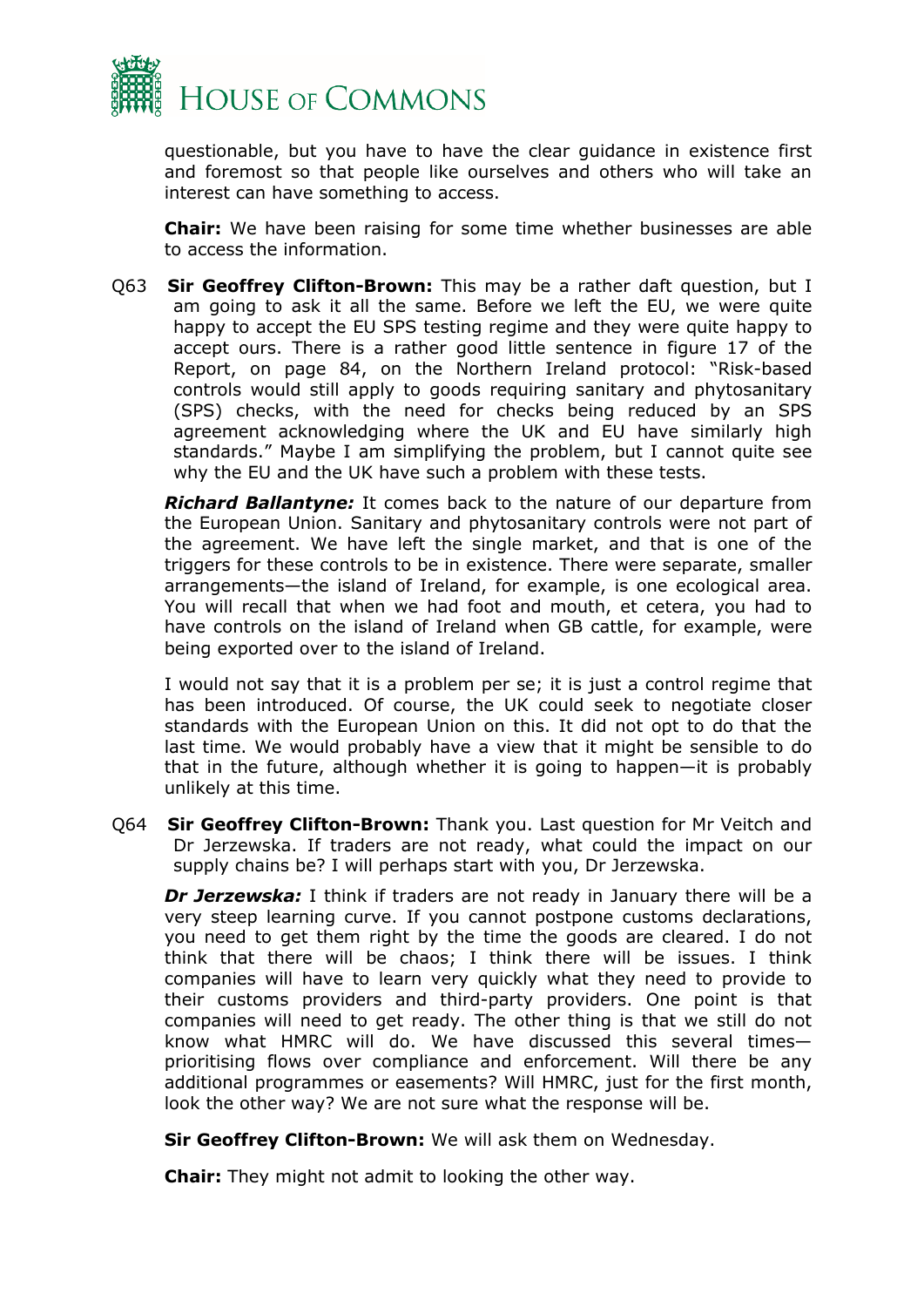

*Dr Jerzewska:* This is something we discussed last year as well. It is something that HMRC mentioned last year, this prioritising of flow, as opposed to enforcing compliance. As I mentioned, it is a process, so you start kind of with enforcing the rules and mentioning to companies, "Okay, next time you have to have this and that." Then next time you go, "Okay, you need this and that."

You can do it in different ways. You can enforce it from day one or you can remind companies, rather than stopping their goods at the border and preventing the goods from entering the UK. One is perhaps more kind of compliant, but the other option—the softer option—might be better for promoting compliance. It might be better for teaching companies how to approach this, because often it is not a question of companies trying to ignore the rules or trying to smuggle anything. It is a lack of awareness. Sometimes, the best option is to introduce the rules, but treat things in a certain way, over whatever that period might be. I don't know whether there are any official plans to do anything like that, or for a small transition period. I am not sure. I have not heard anything like that.

*Alex Veitch:* I think we need to break this out a little bit into the size and the segments of the market. Just to rewind, the plan for the introduction of export controls was—the Government made no secret of this—the Government targeted what they call high-value traders. That is roughly 10,000 traders who have roughly 90% of the market, so you go for the big bucks. That is one of the reasons, along with loads of work by our members, that we didn't see the big delays, okay. The trouble is that that left a very long trail of a distribution of small companies. That is why SMEs have had disproportionate problems.

Inbound—I can only speak from my experience working on this for many years now, mainly with big companies—I am reasonably confident, actually, that they will be ready. If you are talking about a supermarket that has its own controlled supply chain of food from big producer companies in Europe with trucks just shuttling around and shuttling around, and all the consignments done in the consolidation centre, food checks fine, customs checks fine, ready to go, I am quite confident about that, actually, so I probably part company a little bit with Anna here. However, this does leave that trail of smaller companies, which may have problems because they are not ready.

**Sir Geoffrey Clifton-Brown:** There was a question from Anna earlier about these customs agents.

*Alex Veitch:* If past is prologue, what we will see is a bumpy January, and these are mistakes you only make once if you want to stay in the trade, and you get your paperwork done and you get it right. Also, it is worth saying that January will see full customs declarations and the prenotification of food products, which I tried to explain earlier. We will not see something called safety and security declarations at that time. That is really important because it is another layer of about 35 data fields on an e-declaration over which we are being let off the hook until the summer. It won't see the full introduction of physical checks on food products either.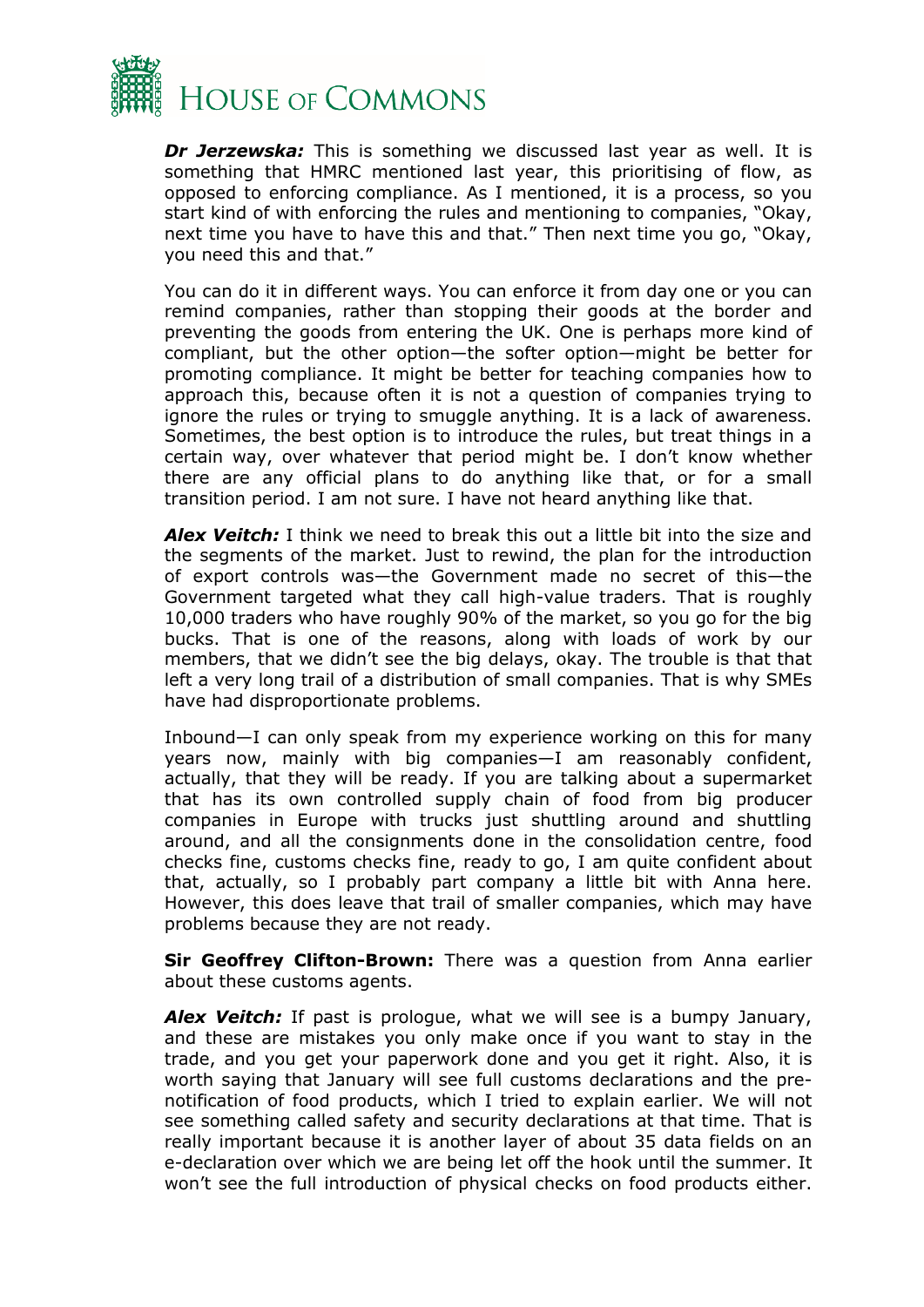

For those reasons, I am quietly confident. Again, it is likely to be the smaller-trade community that has more significant problems.

Q65 **Sir Geoffrey Clifton-Brown:** Are there any particular sectors you can see a problem with, whether chemicals or medicines? Obviously, we have talked a lot about the food industry, and we know a lot about it, but are there other sectors that are going to have a problem?

*Alex Veitch:* That is a really good question, and I will have to come back to the Committee on it.

Q66 **Chair:** Do you have any members who might be involved? Mr Ballantyne on the same one?

*Richard Ballantyne:* On that, I would imagine that, at the various stages next year, those entities such as your constituents' businesses that specialise in plant and animal health-type products where there will be additional physical controls will need the most preparation.

To come back to your original point, there is quite a lot of contingency planning going on with HMRC. I will not comment on all of the operational feasibility and how developed it is. You no doubt have Government witnesses of whom you can ask that shortly. I would say, however, that there is a bit of reservation in the port sector that the Government have indicated previously that different types of traffic and routes will have different arrangements. I think there has to be a fair and consistent process up and down the country. We have the GVMS system—the goods vehicle movement service system—which is designed to facilitate certain trade. There are other customs models such as the temporary storage model. I think there is a general plea from the ports industry and the wider shipping industry for consistency, so that if there are issues with one particular route, a same and level-playing field is installed across the sector.

Q67 **Peter Grant:** Dr Jerzewska, when you answered Sarah Olney's question about her constituent, you said that one possible outcome could be that if the supply chain does not work, the business has to try to find an alternative supplier somewhere in the United Kingdom. That works for some businesses on a small scale, but if a very large number of UK businesses all have to find new suppliers in the UK in a short time, that will have quite an impact on the economy, won't it?

*Dr Jerzewska:* Yes, although the way that is done would differ very much for different companies. Again, I am generalising because with customs, unfortunately, a lot is on a case-by-case basis. To meet rules of origin, very often it would not have to be a UK supplier; it could also be an EU supplier.

The example I was giving was for cases where you have a company that, until last year, was importing from South Africa, or Mexico, or another country with which the EU has a trade agreement. Those agreements have now been replicated, but because of provisions around cumulations, or how you add those originating components and determine the final origin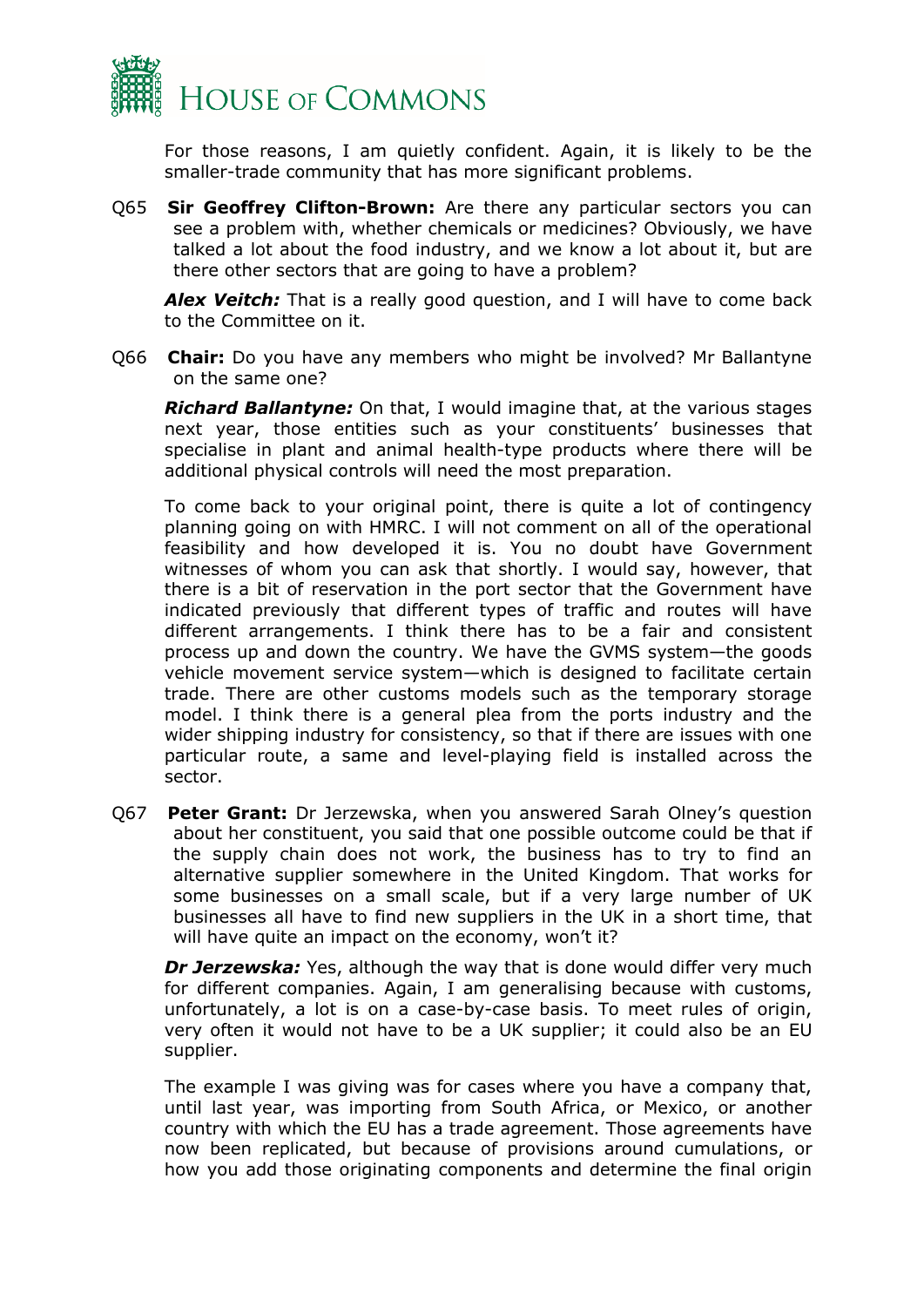

of the product, you can no longer substantially transport products from South Africa, for example, into the UK, and then send them to the EU and treat the South African imports as if they were originating. However, that company can substitute that input from South Africa with something that they purchase in the EU or the UK. Again, that all depends on how it is done—it is not necessarily only the UK; it can also be the EU—and this is all on a case-by-case basis. A lot of my work is around rules of origin, so when companies come to me to try to see whether we can meet rules of origin, that is the work that we do. We look at commodity codes, the rules of origin and the supply chain.

Q68 **Peter Grant:** The example that Ms Olney gave, however, was a business importing raw materials directly from the EU. If the checks that need to be done—in this case, for animal and plant products—make it too expensive for that supply to continue, the business in the UK has only UK businesses to look to as alternative suppliers. If that happened on the continent, and a business in Austria lost a supplier in the UK, it has four other European countries within 200 miles of Vienna, never mind the rest of the EU. Is any disruption caused by businesses not being ready for the next stage of the exit likely to hit UK businesses harder than their counterparts on the continent because businesses on the continent still have the whole of the European Union to find alternatives suppliers?

**Dr Jerzewska:** Yes. Those are obviously different checks and are not, ordinarily, related issues in a customs sense. In a way, it comes as no surprise. The whole rationale behind the European Union was the bigger market size and all that. This is not necessarily unexpected. Yes, it is true that if you are looking for an alternative supplier in the EU, you have the kind of choice that you do not necessarily have in the UK. Again, it will all depend on what it is you are trying to purchase and whether you can find someone that provides support. But, yes, it is generally the case that a company in the EU not only has more choice in terms of supplier, but also more choice in terms of potential clients. They have a bigger market if they want to stay locally, but potentially they also have a bigger market to serve.

Q69 **Peter Grant:** A final question for Mr Veitch, and I don't know if Mr Ballantyne will want to come in on it as well. When you were talking about how the Government coped with the previous imposition of controls, which was controls on things going from the UK to the European Union, you pointed out that it was possible because the Government identified a relatively small number of very high-volume businesses. They realised that if they can get them doing it right, then in terms of the volume of trade, we have about 90% of it covered. Is it possible for that approach to be adopted when it is coming in the other direction? How many companies would you have to look at in the European Union to cover 90% of Britain's imports from the EU?

**Alex Veitch:** That is a really good question. If I could just comment on what the UK Government are doing for UK importers from the EU, they have listened to us and others who said, "Don't forget the SMEs this time." As we understand it, the communications outreach will be targeted at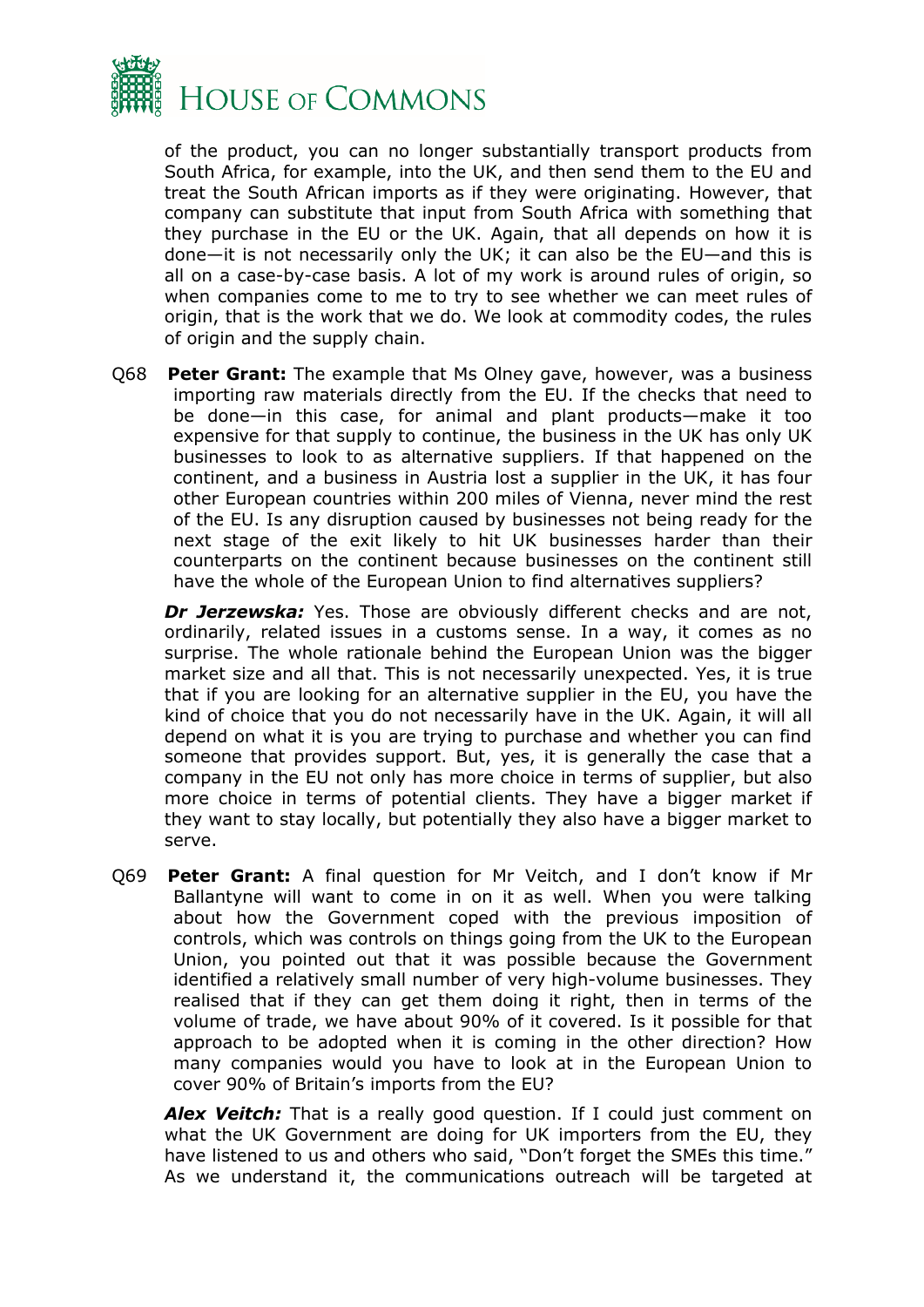

SMEs. What I do not know particularly well is if the top 10,000 account for 90% of import and export, and if it is the same companies or different ones.

In the end, this may come down to UK companies being ready and briefed, and speaking to their suppliers. This may be something that has to go wrong before it gets right. If the export paperwork has not been done, it may be the UK importer who has to get on the phone sharpish and say, "Next shipment, you have really got to do it right and here's the paperwork." If the comms to the EU do not land, that is what will have to happen, although I am much more confident about the bigger firms having those systems in place already.

Q70 **Peter Grant:** But is it not the case that it will have to go wrong far more often? You mentioned 10,000 firms in the UK. Suppose each of them got it wrong once, that is 10,000 get-wrongs. As long as none of them make the same mistake twice, that is 90% of exports that have been sorted. If one of the big 10,000 importers realise that one of their suppliers has got it wrong, they have still got quite a task to track down the other 50, 60 or 100. You could be talking about a million or two million suppliers in the EU between them. Should they expect to see a much longer period of uncertainty, delays, confusion and mistakes before it starts to settle down? Will it take longer to settle down than it did for the export controls?

*Alex Veitch:* Well, potentially. I remain quietly confident about the bigger businesses, in the sense that we are talking about multi-tiered supply chains. There is a significant amount of granular detail going down the tiers. My background is in environmental management, so I see it from the point of view of environmental reporting—big HQ reports right down the supply chain to some detail.

Where is does get very complicated is with rules of origin, which is Anna's special subject. Where your suppliers are sourcing from is a different layer within the layer cake, and you have to get declarations from all of them. I definitely anticipate some bumps in the road, but from my experience of working with lots of the larger firms—very big names—they have resource and people. They have been looking at this for some years now, so I think and hope—it may be more like last year than lots of gridlock.

Q71 **Peter Grant:** I think you mentioned that one of the lessons of last time was don't forget the small businesses this time. Although you mentioned that small businesses account for only 10% of our trade with the European Union, by some measures they account for half of the economy in the UK, so it is a fact that they are very important.

*Alex Veitch:* It is super-important.

Q72 **Chair:** I have some final questions. I have kept a running tab of the things that you think the Government should be doing, so I am going to run through what I think you said and then come to each of you in turn and ask what you think the Government need to do between now and January and July, to ensure that this goes as smoothly as possible.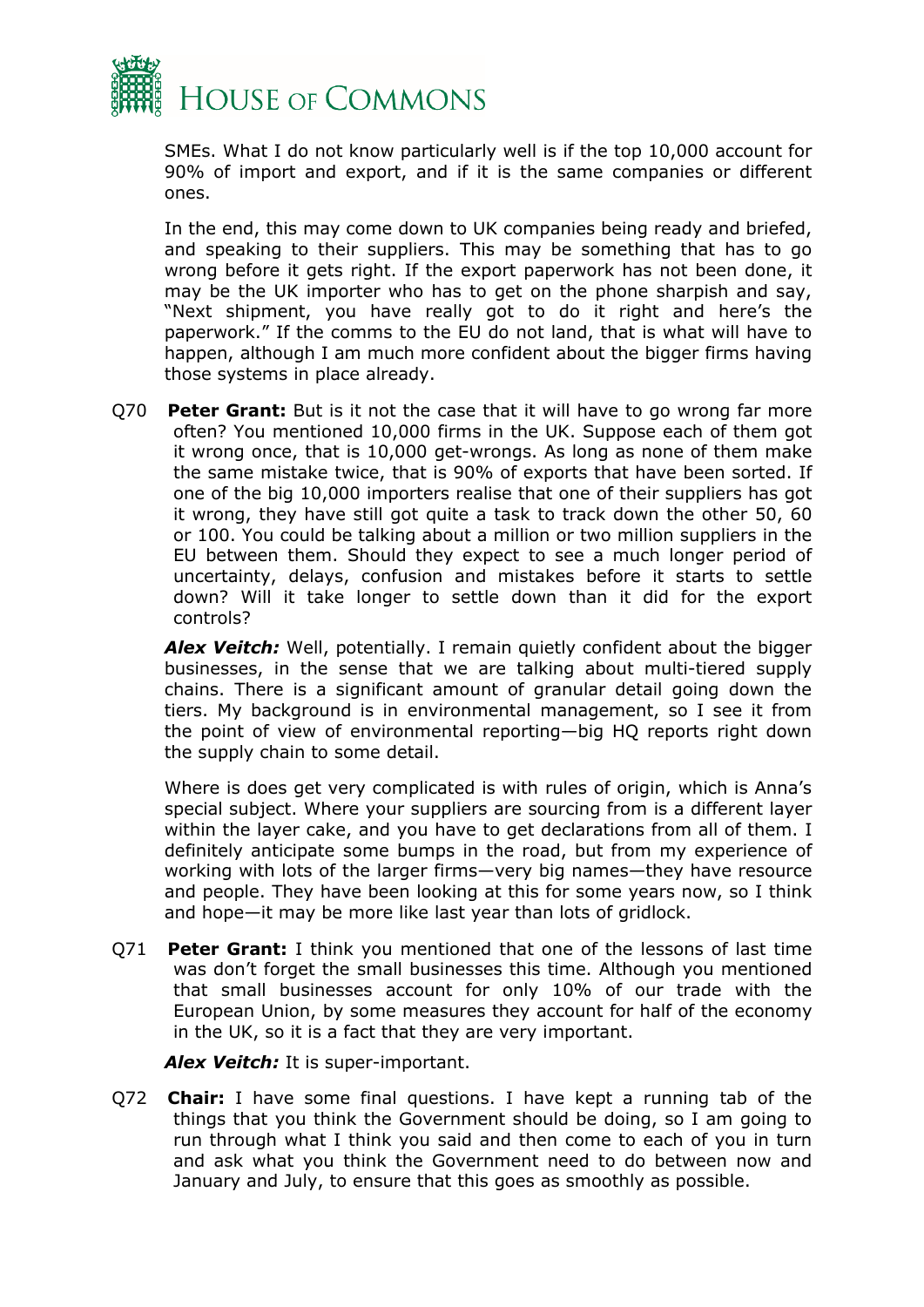

I think we heard from you, Mr Veitch, about the need for professional indemnity insurance for customs agents, and the starting of HMRC selfservice customs got a big thumbs-up from you. I think it was also you who spoke about the entry and exit system, and how that is going to work so that people do not have to get out of lorries again at ports, and about the charging issues for those inland checks and portside checks.

Mr Ballantyne, you raised the issue of a border operating modelequivalent for Northern Ireland/GB traffic. Those are the ones that I captured, but let us go to Dr Jerzewska. Is there anything else you would like to see that we can put to the Government on Wednesday, on your behalf? I am sure they are listening avidly to everything we are saying, so say it now, and they will be listening.

*Dr Jerzewska:* We say the same thing every time. There should be clarification of what the changes coming in January are, and of what is going to happen and how that will impact businesses. There should be more guidance for businesses on how to deal with these changes. If we clarify the changes and improve the guidance, that will already be a massive step forward. Obviously there needs to be engagement from the private sector as well, but the Government can definitely take that step.

**Chair:** And you will have it all on one page of the website. This may sound simple, but sometimes the simple things are the easy ones. Your point about even you getting confused at times has hopefully hit home with Whitehall. We will make sure it does on Wednesday. I will come to Mr Ballantyne next and finish with Mr Leitch.

*Richard Ballantyne:* Thank you, Chair, for a good summary. I would just supplement it by adding to the point about charging, where we need clarity on what the actual arrangements should be, for constituents who need to understand what the percentage checks will be on tulips, for example, coming into the Humber region from the Netherlands. We need clarity on all those points on which we have asked for clarification. We sometimes get verbal agreements and commitments from the various agencies, including, for example, at DEFRA, but we do not always see a clear number published anywhere. We also need consistency between different routes and different types of customs processes to make sure that everything is fair and that trade is on a level playing field.

**Chair:** I am interested that you are getting verbal assurances that are not always put in writing, so we will certainly push that point. Finally, the last word goes to you, Mr Veitch.

*Alex Veitch:* Thank you, Chair, and thanks likewise for having me as a witness today. I have two final quick points to repeat. Let us not forget the SMEs and sole traders in advice. You mentioned my point about professional indemnity insurance. That was one point, but what it is really about is the fact that the provision of customs advice does not give the same level of certainty to customers as tax advice. Whether you are getting the right advice is really important. I hope that HMRC is taking steps to remedy the situation in future.